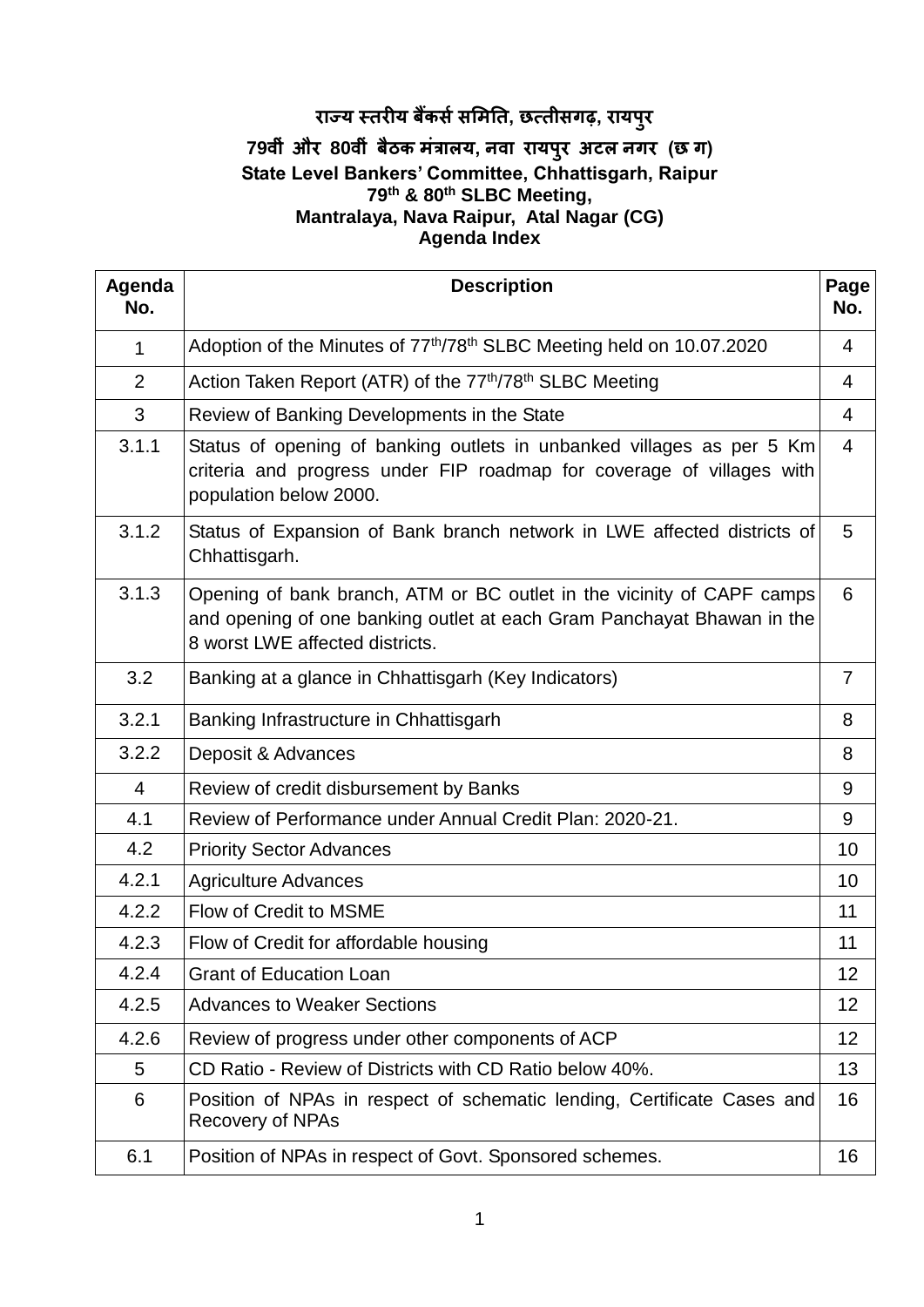| $\overline{7}$ | Issues remaining unresolved at DCC/DLRC meeting.                                                                                                                                                         | 17 |
|----------------|----------------------------------------------------------------------------------------------------------------------------------------------------------------------------------------------------------|----|
| 8              | PRAGATI : Review of Social Security Scheme - Pradhan Mantri Jeevan<br>Jyoti Bima Yojana (PMJJBY), Pradhan Mantri Suraksha Bima Yojana<br>(PMSBY) and Atal Pension Yojana (APY), Claims of PMJJBY, PMSBY. | 18 |
| 8.1            | Subcommittee on Financial Inclusion                                                                                                                                                                      | 19 |
| 8.2            | Targeted Financial Inclusion Intervention Programme (TFIIP)                                                                                                                                              | 20 |
| 9              | Minutes of SLBC Sub Committees -                                                                                                                                                                         | 20 |
| 9.1            | Short term Agriculture Credit to Tenant Farmers/Oral Lease.                                                                                                                                              | 21 |
| 9.2            | Monograph on the State of Sikkim's Organic Transformations to promote<br>organic farming in the state.                                                                                                   | 21 |
| 9.3            | Determination of crop duration for each crop.                                                                                                                                                            | 21 |
| 9.4            | Reducing kind component in KCC sanctioned by Cooperative Bank                                                                                                                                            | 22 |
| 9.5            | Review of Prime Minister Formalisation of Micro Food Processing                                                                                                                                          | 22 |
| 10             | Central Sector Scheme (CSS) on Formation and Promotion of 10,000 FPOs<br>and District Monitoring Committees (D-MC).                                                                                      | 22 |
|                | Agenda Items for information and record                                                                                                                                                                  |    |
| 11             | Govt. Sponsored Schemes                                                                                                                                                                                  | 23 |
| 11.1           | National Rural Livelihood Mission (NRLM)                                                                                                                                                                 | 23 |
| 11.2           | National Urban Livelihood Mission (NULM)                                                                                                                                                                 | 23 |
| 11.3           | Antyodaya Swarojgar Yojana and Adivasi Swarojgar Yojana                                                                                                                                                  | 24 |
| 11.4           | Dairy Entrepreneurship Development Scheme (State)                                                                                                                                                        | 24 |
| 11.5           | Prime Minister's Employment Generation Programme (PMEGP)                                                                                                                                                 | 24 |
| 11.6           | Mukhya Mantri Yuva Swarojgar Yojana                                                                                                                                                                      | 25 |
| 11.7           | Pradhan Mantri Mudra Yojana (PMMY)                                                                                                                                                                       | 25 |
| 11.8           | Stand-Up India                                                                                                                                                                                           | 26 |
| 11.9           | Mukhyamantri Uchh Siksha Rin Byaj Anudan Yojana (MMUSRBAY)                                                                                                                                               | 26 |
| 12             | Progress under various digital delivery channels                                                                                                                                                         | 27 |
| 13             | <b>Activities in Financial Literacy Centres (FLCs)</b>                                                                                                                                                   | 27 |
| 14             | KCC Loan & Crop Insurance under Pradhan Mantri Fasal Bima Yojana                                                                                                                                         | 28 |
| 15             | <b>Activities conducted in RSETIs</b>                                                                                                                                                                    | 29 |
| 16             | Any other item, with the permission of the Chair                                                                                                                                                         | 29 |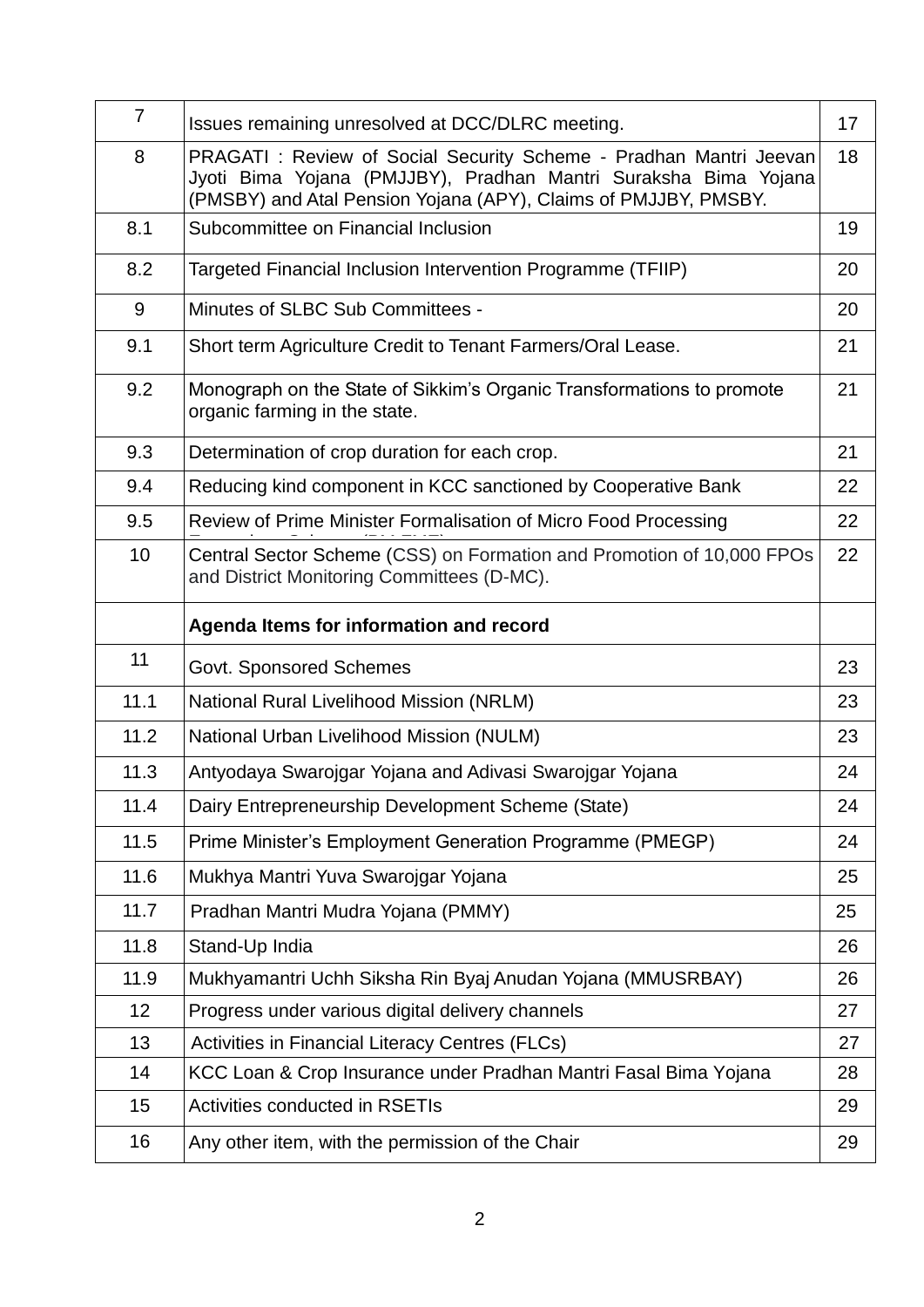| <b>Annexures</b> |                                                                                                                                            |      |  |  |  |  |
|------------------|--------------------------------------------------------------------------------------------------------------------------------------------|------|--|--|--|--|
| <b>Annexure</b>  | <b>Description (As per book)</b>                                                                                                           | Page |  |  |  |  |
| A                | Minutes of 77 <sup>th</sup> /78 <sup>th</sup> SLBC Meeting dated 10.07.2020                                                                | 30   |  |  |  |  |
| A <sub>1</sub>   | Action Taken Report of 77 <sup>th</sup> /78 <sup>th</sup> SLBC Meeting dated 10.07.2020                                                    | 38   |  |  |  |  |
| B                | Status of Uncovered Villages as per DFS GIS Mapping                                                                                        | 49   |  |  |  |  |
| $\mathsf C$      | Status of Expansion of Bank branch network in LWE affected districts of                                                                    | 50   |  |  |  |  |
|                  | Chhattisgarh                                                                                                                               |      |  |  |  |  |
| D                | Details of Bank wise, District wise ACP Target                                                                                             | 51   |  |  |  |  |
| Е                | Progress under PMJJBY, PMSBY and APY - Registration                                                                                        | 53   |  |  |  |  |
| E <sub>1</sub>   | Claims under PMJJBY & PMSBY                                                                                                                | 55   |  |  |  |  |
| F                | Progress under Pradhan Mantri Awas Yojana (PMAY)                                                                                           | 57   |  |  |  |  |
| G                | Minutes of SLBC Sub-Committees                                                                                                             | 59   |  |  |  |  |
| H                | Progress under National Rural Livelihood Mission (NRLM)                                                                                    | 76   |  |  |  |  |
| ı                | Progress under National Urban Livelihood Mission (NULM)                                                                                    | 77   |  |  |  |  |
| J                | Antyodaya Swarojgar Yojana and Adivasi Swarojgar Yojana                                                                                    | 81   |  |  |  |  |
| J <sub>1</sub>   | Dairy Entrepreneurship Development Scheme                                                                                                  | 83   |  |  |  |  |
| K                | Prime Ministers Employment Generation Programme (PMEGP)                                                                                    | 86   |  |  |  |  |
| L                | Mukhya Mantri Yuva Swarojgar Yojana                                                                                                        | 90   |  |  |  |  |
| M                | Progress under PMMY                                                                                                                        | 92   |  |  |  |  |
| M <sub>1</sub>   | Stand-Up India (SUI)                                                                                                                       | 94   |  |  |  |  |
| N                | Mukhyamantri Uchh Siksha Rin Byaj Anudan Yojana (MMUSRBAY)                                                                                 | 96   |  |  |  |  |
| O                | <b>Digital Payment System</b>                                                                                                              | 97   |  |  |  |  |
| O <sub>1</sub>   | Current status of digitization in Mahasamund District                                                                                      | 98   |  |  |  |  |
| P                | Details of BC display in Gram Panchayat                                                                                                    | 99   |  |  |  |  |
| Q                | Details of activities conducted in RSETIs                                                                                                  | 100  |  |  |  |  |
| R                | Crop Duration of crops grown in Chhattisgarh                                                                                               | 101  |  |  |  |  |
| S                | Status of implementation of Revamped LBS                                                                                                   | 104  |  |  |  |  |
| Τ                | <b>Details of Business Correspondent</b>                                                                                                   | 105  |  |  |  |  |
| U                | List of places for opening of Banking outlet in vicinity of CAPF camps &<br>at Gram Panchayat Bhawans in LWE districts recommended by LDMs | 106  |  |  |  |  |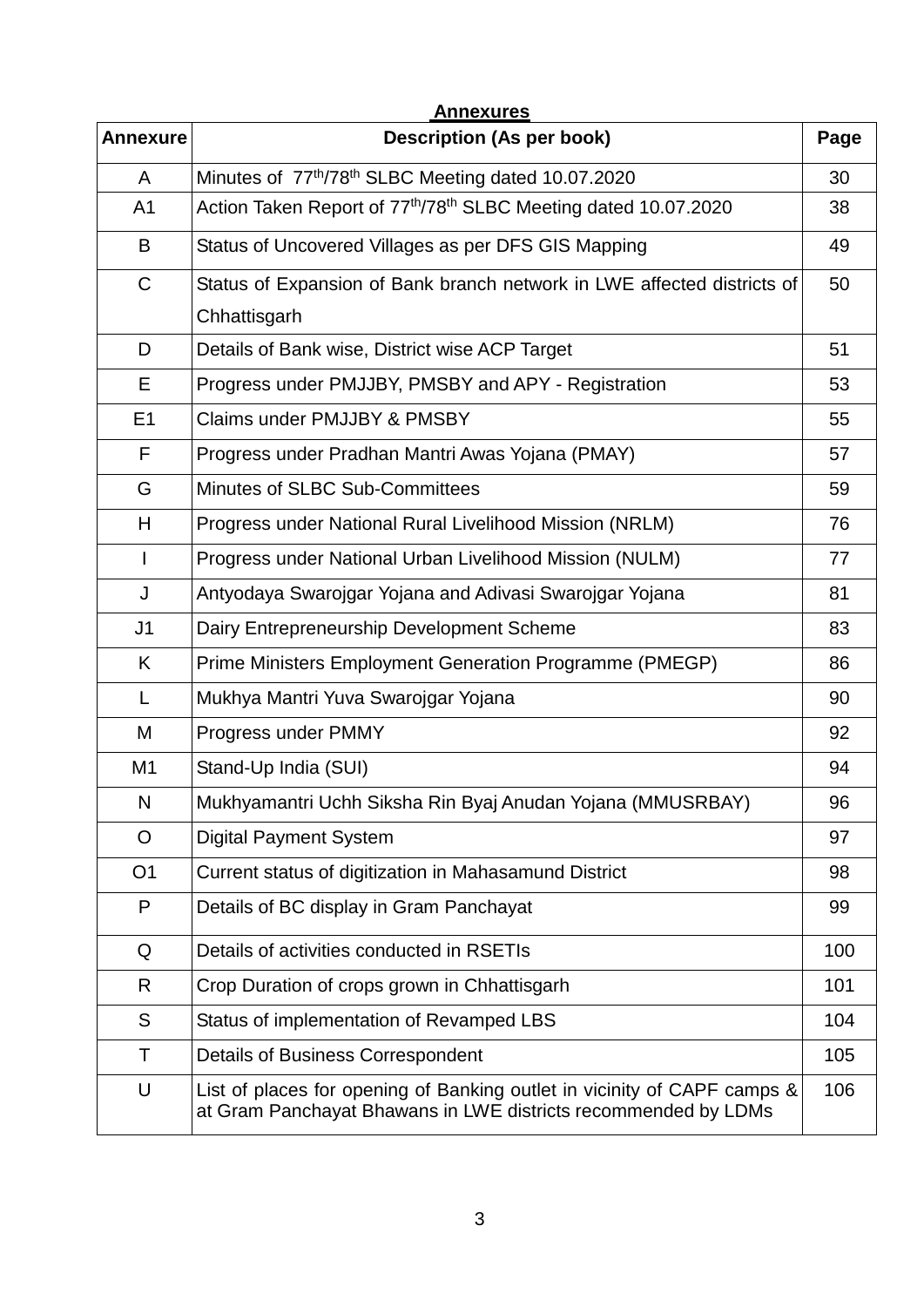### **79th and 80th Meeting of State Level Bankers' Committee, Chhattisgarh Agenda**

### **Welcome by the Convener, SLBC.**

### **Agenda No. 1. Adoption of the Minutes of 77 th/78 th SLBC meeting held on 10.07.2020.**

Minutes of the 77<sup>th</sup>/78<sup>th</sup> meeting of State Level Bankers' Committee held on 10.07.2020 has been circulated to all participants. A copy of the minutes is placed at **Annexure- A (Page No-30)** and the same may also be viewed / downloaded from website www.slbcchhattisgarh.com.

### **Agenda No. 2: Action Taken Report of the 77 th/78th SLBC Meeting**

Action Taken Report on minutes of meeting is placed at **annexure –A1 (Page No-38)**. The house is requested to approve the Action Taken Report.

### **Agenda No. 3: - Review of Banking Developments in the State**

**3.1.1. Status of opening of banking outlets in unbanked villages as per 5 km criteria (Uncovered Villages as per DFS GIS Mapping) and progress under RBI FIP roadmap for coverage of villages with population below 2000 : -**

| • Number of unbanked Villages: |    | 96 (99.50 % Covered) |
|--------------------------------|----|----------------------|
| • Number of villages covered   |    | 19.074               |
| • Number of villages in State  | л. | 19.170               |

### **(Source-DFS GIS Mapping as on 27.11.2020)**

Number of uncovered Villages was 312 as discussed in last SLBC meeting. Banks have covered additional 216 villages since last SLBC meeting.

As directed by the DFS, MoF, GoI these villages have been allotted to banks functional in respective districts for deployment of banking touch points like: Brick and Mortar Branch/ Bank Mitra. All allotee Banks are advised to cover remaining villages latest by 31.12.2020.

### **(District-wise, Bank-wise pending list is attached as Annexure-B (Page No.49)**

Further, we draw kind attention of the house towards RBI Roadmap for coverage of villages with population below 2000 vide their Circular No RBI/ 2011-12/ 606 RPCD. CO. LBS. BC. No. 86 / 02.01.001/ 2011-12 dated June 19, 2012 in which banks were instructed to cover the villages with banking service. Also, the National Strategy for Financial Inclusion (NSFI) 2019-24 released on 10.01.2020, which has been prepared by RBI under the aegis of the Financial Inclusion Advisory Committee and is approved by the Financial Stability Development Council, aims to increase outreach of banking outlets to provide banking access to every village within a 5 km radius or a hamlet of 500 households in hilly areas. Banks are working on both the projects. Out of 19000 plus villages in our State, now only 96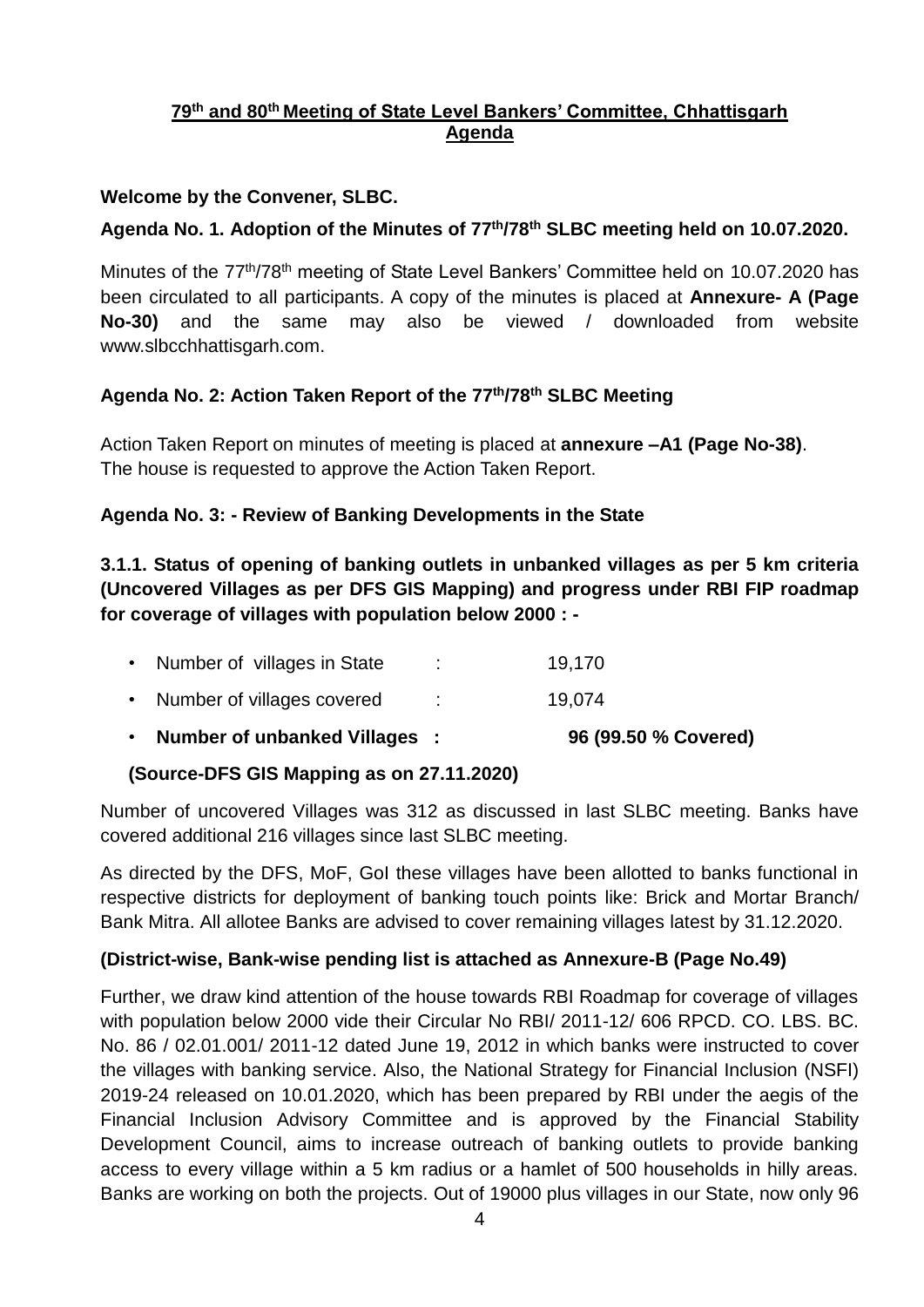villages are remaining to be covered which have been allotted to Banks functional in the respective districts. Progress is being monitored on regular basis and coverage is gradually increasing. Out of the remaining 96 villages to be covered, population is less than 100 in 13 villages, between 100 to 200 in 15 villages and between 200 to 300 in 19 villages. In these 47 villages, banks are facing difficulties in finding suitable person to be appointed as BC/CSP.

Since remaining villages under both the projects are being covered by the allottee banks under DFS project and coverage is now 99.50%, we request the house for treating the RBI Roadmap for coverage of villages with population below 2000 as completed.

### **3.1.2 Status of Expansion of Bank branch network in LWE affected districts of Chhattisgarh:**

It was decided to expand banking activities in 8 worst Left Wing Extremism (LWE) affected districts of Chhattisgarh, namely Bastar, Bijapur, Dantewada, Kanker, Kondagaon, Narayanpur, Rajnandgaon and Sukma. The overall bank branch & ATM position in these districts are as under:

| Sr. | <b>Districts</b> | <b>Number of bank branches</b> |          |        | <b>Number of ATMs</b> |          |        |
|-----|------------------|--------------------------------|----------|--------|-----------------------|----------|--------|
| No. |                  | As on                          | As on    | %      | As on                 | As on    | %      |
|     |                  | 31.03.15                       | 30.09.20 | Growth | 31.03.15              | 30.09.20 | Growth |
| 1   | <b>Bastar</b>    | 67                             | 104      | 55     | 82                    | 109      | 33     |
| 2   | Bijapur          | 14                             | 40       | 186    | 8                     | 16       | 100    |
| 3   | Dantewada        | 25                             | 41       | 64     | 22                    | 45       | 105    |
| 4   | Kanker           | 47                             | 88       | 87     | 28                    | 58       | 107    |
| 5   | Kondagaon        | 38                             | 48       | 26     | 19                    | 33       | 74     |
| 6   | Narayanpur       | 9                              | 18       | 100    | 6                     | 16       | 167    |
| 7   | Rajnandgaon      | 127                            | 174      | 37     | 54                    | 155      | 187    |
| 8   | Sukma            | 11                             | 28       | 155    | 3                     | 8        | 167    |
|     | <b>Total</b>     | 338                            | 541      | 60     | 222                   | 440      | 98     |

In the above mentioned 8 districts 150 locations were proposed to open Branches or ATMs. Out of these 150 locations, at 142 locations new Branches/ATMs have been opened/installed by 30.11.2020 and district –wise progress is as under: -

| Sr.            | <b>District</b> | No of           | <b>Opened</b> | Pending        | <b>Pending Banks</b>                   |
|----------------|-----------------|-----------------|---------------|----------------|----------------------------------------|
| <b>No</b>      |                 | <b>Proposed</b> |               |                |                                        |
|                |                 | <b>Centres</b>  |               |                |                                        |
|                |                 |                 |               |                | Axis Bank (2), Bank of Baroda (1), RBL |
| 1              | <b>Bijapur</b>  | 33              | 29            | 4              | Bank (1)                               |
| $\overline{2}$ | Sukma           | 25              | 22            | 3              | Axis Bank (1), DCB Bank (2)            |
| 3              | <b>Bastar</b>   | 29              | 28            |                | HDFC Bank (1)                          |
| 4              | Dantewada       | 18              | 18            | $\overline{0}$ |                                        |
| 5              | Kanker          |                 | 7             | $\overline{0}$ |                                        |
| 6              | Kondagaon       | $\overline{ }$  |               | $\Omega$       |                                        |
| 7              | Narayanpur      | 12              | 12            | 0              |                                        |
| 8              | Rajnandgaon     | 19              | 19            | 0              |                                        |
|                | Total           | 150             | 142           | 8              |                                        |

District -wise Detail of Pending Branches is placed at **Annexure - C (Page No 50)**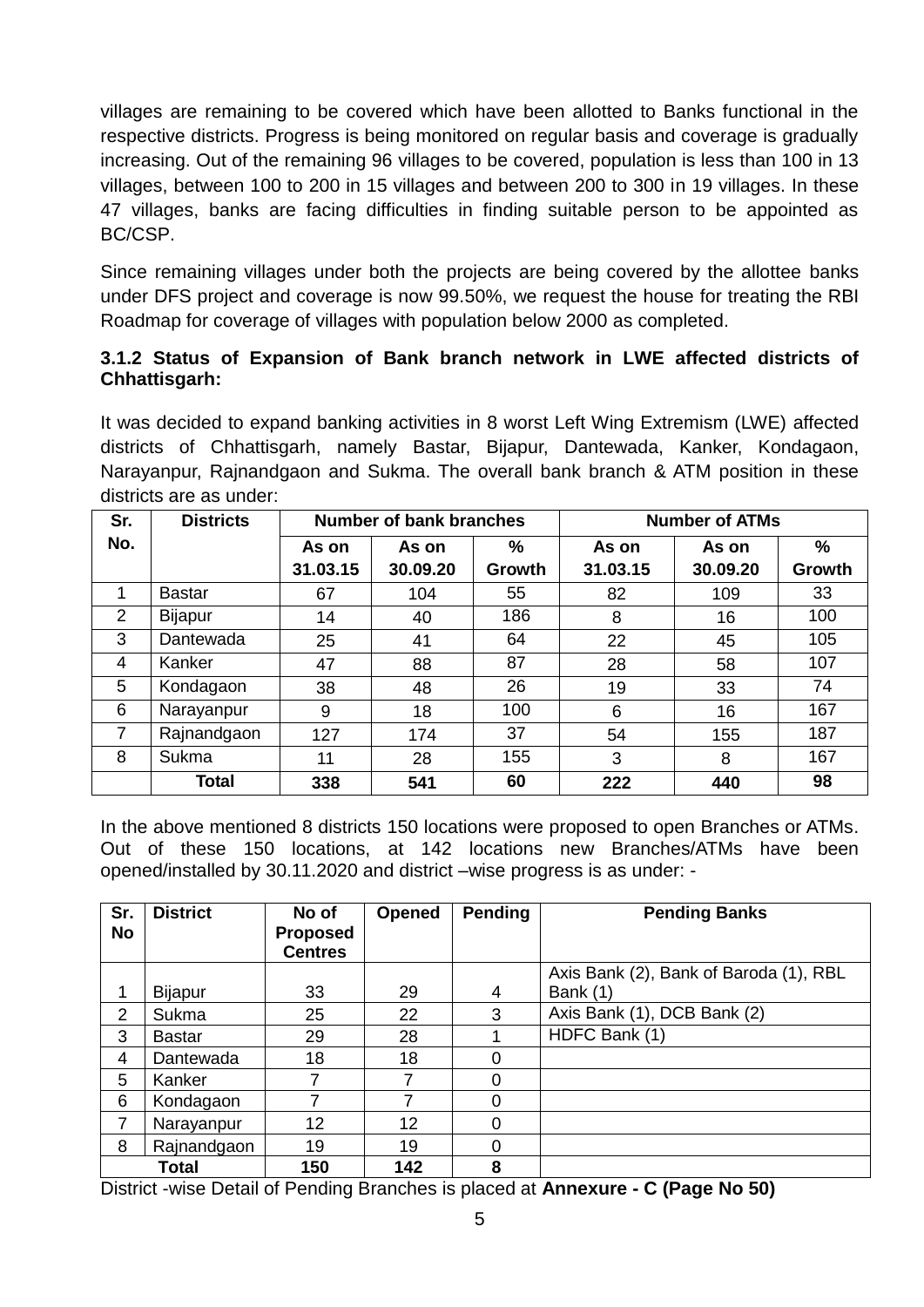#### **3.1.3 OPENING OF BANK BRANCH, ATM OR BC OUTLET IN THE VICINITY OF CAPF CAMP & OPENING OF ONE BANKING OUTLET AT EACH GRAM PANCHAYAT BHAWAN IN 8 WORST LWE AFFECTED DISTRICTS**

Financial inclusion is a national priority. All members Banks of SLBC are committed to achieve this goal. Various schemes/projects/guidelines of DFS are being implemented in our state. The progress of opening of banking outlets in the state is monitored by the Government at various level. Government has launched Jan dhan darshak app on which banks upload the latitude longitude position of respective banking outlets which includes Branch, BC and ATM. Empowered Committee of Ministry of Home affairs in a meeting on 7<sup>th</sup> August 2020 reviewed the progressive developmental works in respect of financial inclusion in the LWE affected districts. Based on the discussions, concerned SLBC has been advised to submit the view point on the following two points:-

1. Issue of opening of Branches, ATMs or BC outlets in vicinity of the CAPF camp in worst affected LWE districts, from the aspect of feasibility and utility of the banking services by the villages. 2. The issue of opening of one banking outlet at each Gram Panchayat Bhawan.

In this regard & with reference to DFS letter number F/No. 20/57/2010 FI(C-53274) dated 21<sup>st</sup> August 2020 on the captioned subject, Lead District Managers (LDM) were made aware about these issues. They were instructed to contact the district authorities for obtaining a list of places where Branch, ATM or BC outlets are to be opened in the vicinity of CAPF camps and places where banking outlet at gram Panchayat Bhawan is to be opened. The LDMs were also instructed to get these lists approved in the respective DLRC meetings.

| <b>Districts</b> | No of GP | <b>BC</b><br>Points         | <b>CAPF</b><br>No of | <b>Branch/ATM/BC</b><br><b>Points</b>    |
|------------------|----------|-----------------------------|----------------------|------------------------------------------|
|                  |          | Recommended to<br>be opened | Camps                | <b>Recommended</b><br>be<br>to<br>opened |
| <b>Bijapur</b>   | 169      | 77                          | 49                   | 16                                       |
| Dantewada        | 143      | 82                          | 5                    | 2                                        |
| Jagdalpur        | 433      | <b>NIL</b>                  | 12                   | <b>NIL</b>                               |
| Kanker           | 454      | 230                         | 57                   | 3                                        |
| Kondagaon        | 383      | 159                         | 24                   | <b>NIL</b>                               |
| Narayanpur       | 104      | <b>NIL</b>                  | 11                   | <b>NIL</b>                               |
| Rajnandgaon      | 814      | <b>NIL</b>                  | 20                   | <b>NIL</b>                               |
| Sukma            | 153      | <b>NIL</b>                  | 58                   | <b>NIL</b>                               |

The information / data obtained from LDMs is as under: -

On the basis of information/data/recommendation received from LDMs, we propose as under:

- 1. Branch/ATM/BC outlets are proposed to be opened at **21** CAPF locations.
- 2. BC Outlets are proposed to be opened at **548** Gram Panchayat Bhawan.

Further, we request the State government to provide the support on the following aspects for opening the Banking facility in the above mentioned locations:

- a) Providing the Suitable space in Gram Panchayat Bhawan and at CAPF camp to open the Banking facility.
- b) Providing connectivity by Road as well as Data connectivity at these places.
- c) Providing Electricity/Water and Sanitization facility at these places.
- d) Security and protection while cash transit and for working of these banking facility.

We call upon the Member Banks to choose the places on first come first serve basis and submit their proposals latest by \*\* .Remaining places will be allotted by SLBC in consultation with respective LDMs.(List attached at Annexure **U: Page No 106)**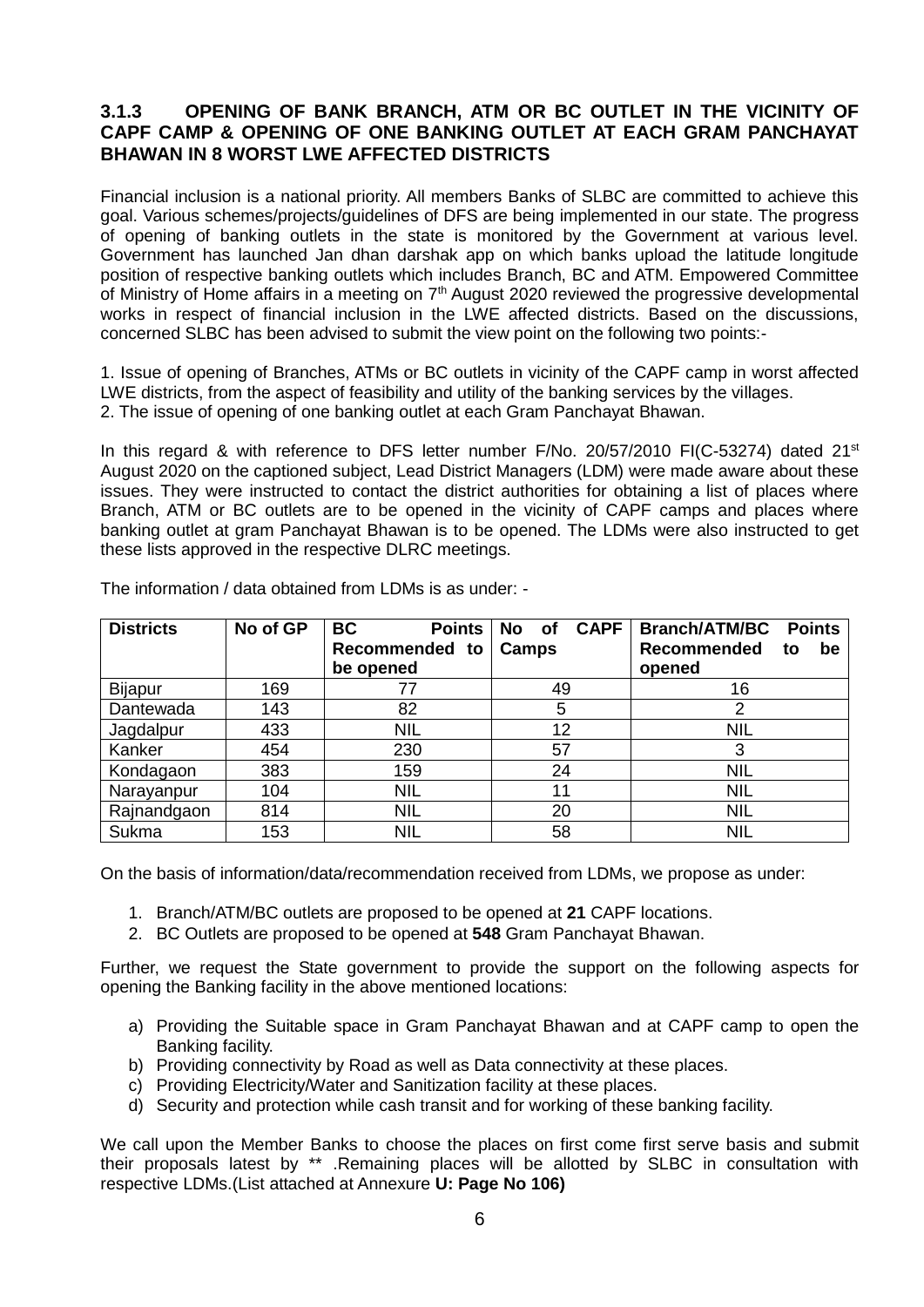**3.2 Banking at a glance in Chhattisgarh (Key Indicators):** Performance of all Banks in the State of Chhattisgarh, in terms of key indicators, is as under:

|                |                                                                           |              |               |              | (Rs. in Crores)    |                         |
|----------------|---------------------------------------------------------------------------|--------------|---------------|--------------|--------------------|-------------------------|
| <b>Sr</b>      | <b>Particulars</b>                                                        | <b>SEPT</b>  | <b>MARCH</b>  | <b>SEPT</b>  | <b>YoY Growth</b>  |                         |
| <b>No</b>      |                                                                           | 2019         | 2020          | 2020         | Sept'19 to Sept'20 |                         |
|                |                                                                           |              |               |              | <b>Amount</b>      | %                       |
| $\mathbf{1}$   | Deposit                                                                   | 156829.80    | 167680.37     | 180544.05    | 23714.25           | 15.12                   |
| $\overline{2}$ | Credit (Advances)                                                         | 104632.95    | 110202.66     | 114188.00    | 9555.05            | 9.13                    |
| 3              | CD Ratio (%) Benchmark -60%                                               | 66.72        | 65.72         | 63.25        |                    |                         |
| 4              | <b>Priority Sector Advance</b>                                            | 51333.12     | 54307.52      | 55154.87     | 3821.75            | 7.44                    |
| 5              | Share of PSA in Total Advances<br>(%) Bench Mark - 40%                    | 49.06        | 49.28         | 48.30        |                    |                         |
| 6              | <b>Agriculture Advances</b>                                               | 16577.86     | 13691.48      | 18553.65     | 1975.79            | 11.92                   |
| $\overline{7}$ | Share of Agriculture Advances in<br>Total Advances (%)<br>Bench Mark-18 % | 15.84        | 12.42         | 16.25        |                    |                         |
| 8              | Adv.to Small & Marginal Farmers                                           | 6637.86      | 5888.46       | 5244.72      | $-1393.14$         | $-20.99$                |
| 9              | Share of Small & Marginal<br>Farmers Adv to total Adv.<br>(Bench Mark 8%) | 6.34         | 5.34          | 4.59         |                    |                         |
| 10             | Micro, Small & Medium<br>Enterprises (MSME) Advances                      | 24892.62     | 30668.66      | 26959.40     | 2066.78            | 8.30                    |
| 11             | Share of MSME Advances to total<br>Advances (%)                           | 23.79        | 27.83         | 23.61        |                    |                         |
| 12             | Adv to Micro Enterprises                                                  | 10548.49     | 15988.75      | 10882.02     | 333.53             | 3.16                    |
| 13             | Share of Micro Adv to total Adv<br>(Benchmark 7.5%)                       | 10.08        | 14.51         | 9.53         |                    |                         |
| 14             | Adv. To Weaker Section (WSA)                                              | 16806.84     | 16794.57      | 13535.68     | $-3271.16$         | $-19.46$                |
| 15             | Share of WSA to Total Advances<br><b>Bench Mark-10%</b>                   | 16.06        | 15.24         | 11.85        |                    |                         |
| 16             | <b>DRI Advances</b>                                                       | 10.70        | 16.94         | 19.55        | 8.85               | 82.70                   |
| 17             | Share of DRI Advances to total<br>Advances Bench Mark-1%                  | 0.01         | 0.02          | 0.02         |                    |                         |
| 18             | Advances to Women                                                         | 10962.93     | 11383.27      | 12318.86     | 1355.93            | 12.37                   |
| 19             | Share of Advances to Women to<br>total Advances (%)                       | 10.48        | 10.33         | 10.79        |                    |                         |
| 20             | <b>Branch Network</b>                                                     | Sept<br>2019 | March<br>2020 | Sept<br>2020 | YoY<br>Growth      | $\frac{1}{2}$<br>Growth |
|                | Rural                                                                     | 1345         | 1381          | 1392         | 47                 | 3.49                    |
|                | Semi-Urban                                                                | 791          | 834           | 854          | 63                 | 7.96                    |
|                | Urban                                                                     | 836          | 875           | 916          | 80                 | 9.57                    |
|                | <b>Total Branches</b>                                                     | 2972         | 3090          | 3162         | 190                | 6.39                    |
|                | Per branch population in<br>Chhattisgarh (2.55 Crore)*                    | 8580         | 8252          | 8065         |                    |                         |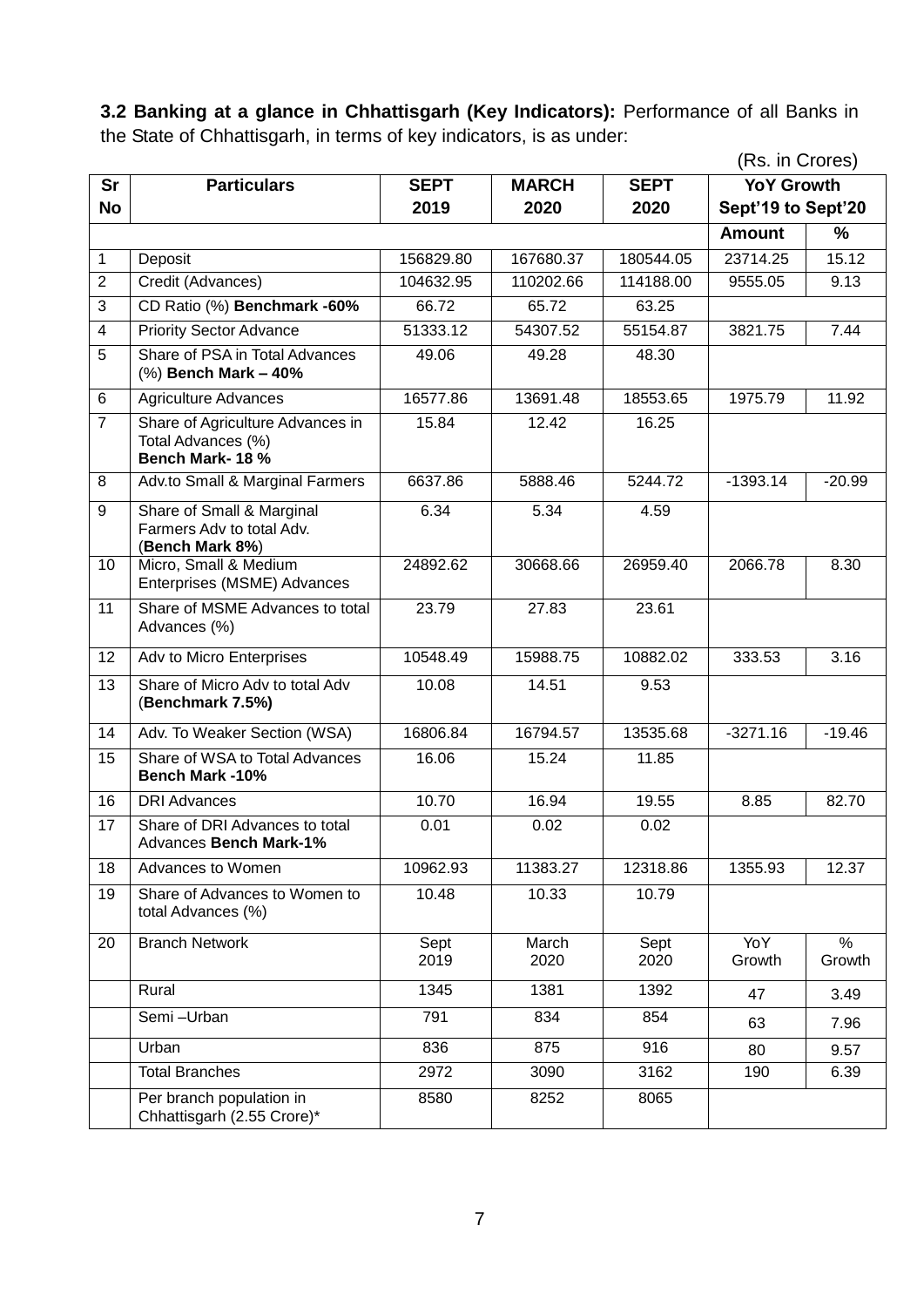### **3.2.1 : Banking Infrastructure in Chhattisgarh**

**Number of Branches:** There are 1392 Rural, 854 Semi-urban and 916 Urban branches in the State aggregating **3162** Branches as at the end of Sept 2020. Out of these 71% branches are operating in rural and semi-urban areas.

Bank wise information of Branch network is shown in **table No. 1(L) (Page No.124).**

**Number of ATMs:** There are 509 ATMs in Rural centers, 1034 in Semi-urban centers and 1847 in Urban centres in the State aggregating to **3390** ATMs at the end of Sept 20. Out of these 46% ATMs are established at Rural and Semi-urban area.

Bank wise information of ATM Network is shown in **table No. 1(N) (Page No.126).**

**Bank Mitra (BCs):** In Chhattisgarh the deployment of Bank Mitra as on 30.09.2020 as reported by the Banks is as under:

| <b>Date</b>      | No of Bank            | <b>Active Bank</b> | <b>Bank Mitra with</b> | <b>Bank Mitra</b> |
|------------------|-----------------------|--------------------|------------------------|-------------------|
|                  | <b>Mitra Deployed</b> | <b>Mitra</b>       | <b>Micro ATMs</b>      | with Laptop       |
| 31.03.2018       | 3,953                 | 3,541              | 2,908                  | 2,265             |
| 31.03.2019       | 5,288                 | 4,647              | 4,647                  | 2,242             |
| 31.03.2020       | 14,215                | 11,531             | 7,888                  | 4,622             |
| 30.09.2020       | 15,935                | 13,264             | 8,065                  | 3,465             |
| Growth (01.04.20 | 1,720                 | 1,733              | 177                    |                   |
| to 30.09.20)     |                       |                    |                        |                   |
| % Growth         | 12.09%                | 15.02%             | 2.24%                  |                   |

# As per DBT GIS portal of DFS, MoF, GoI (PM Jan Dhan Darshak app) the Number of Bank Mitra Deployed in Chhattisgarh is 11,473. All banks are requested to reconcile the position reported to SLBC vis-à-vis at DBT GIS portal.

Bank wise information of Bank Mitra is shown in **Annexure T (Page No.105)**

### **3.2.2 Deposit & Advances**:

**Deposits:** Deposits recorded a YTD Growth of Rs. 12863.68 Cr. & YoY growth of Rs. 23714.85 Cr. (Rs in Crore)

| As on        | As on         | As on          | <b>YTD Growth</b> |      | <b>YOY Growth</b> |       |
|--------------|---------------|----------------|-------------------|------|-------------------|-------|
| 30th Sept 19 | $31st$ Mar 20 | $30th$ Sept 20 | Amount            | $\%$ | Amount            | %     |
| 1,56,829.80  | 1,67,680.37   | 1,80,544.05    | 12,863.68         | 7.67 | 23,714.85         | 15.12 |

**Advances:** Advances recorded a YTD Growth of Rs. 3985.34 Cr. & YoY growth of Rs 9555.05 Cr. (Rs in Crore)

| As on          | As on         | As on          | <b>YTD Growth</b> |      | <b>YOY Growth</b> |               |
|----------------|---------------|----------------|-------------------|------|-------------------|---------------|
| $30th$ Sept 19 | $31st$ Mar 20 | $30th$ Sept 20 | <b>Amount</b>     | %    | Amount            | $\frac{0}{0}$ |
| 1,04,632.95    | 1,10,202.66   | 1,14,188.00    | 3,985.34          | 3.61 | 9,555.05          | 9.13          |

Bank wise Details of Deposits, Advances and CD Ratio is shown in **table No – 1(a) (Page No.109).**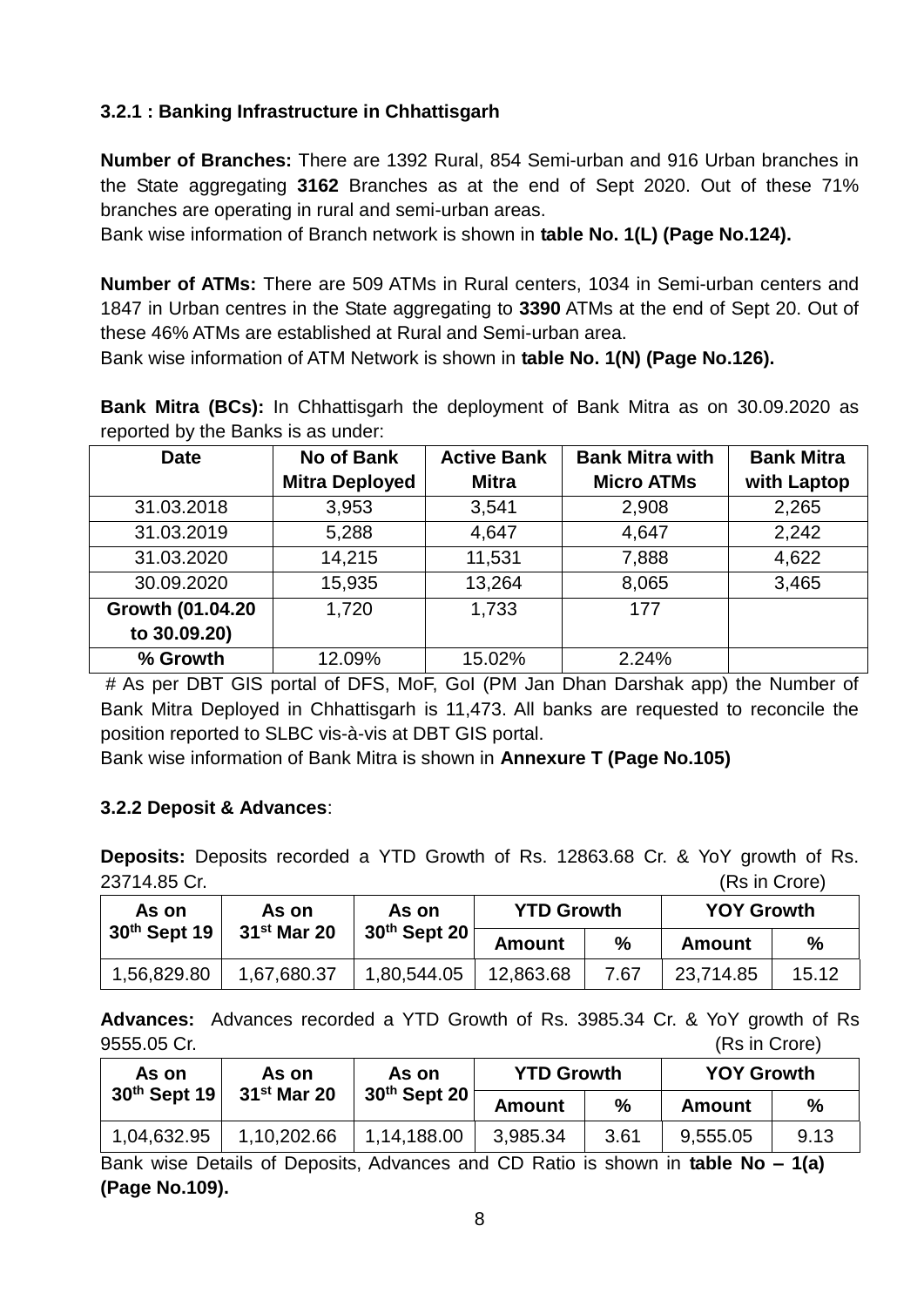### **AGENDA No. 4: – Review of Credit Disbursement by Banks-**

**4.1 Review of Performance under Annual Credit Plan: 2020-21-** All the LDMs have prepared the Annual Credit Plan (ACP) for respective districts and fed in the data in new data collection system. Accordingly District wise and Banks wise targets are finalized in DLCC meetings and we put up on record the details for approval as per **Annexure- D Page No.51.**

The performance under Annual Credit plan up to Sept 20 quarter is as under:-

**Sector wise Performance**: Comparative data for Sept 2019 and Sept 2020: -

 <sup>(</sup>Rs in Crore)

| <b>Sector</b> | 30.09.2019                   |                    |       | 30.09.2020                   |                    |       |  |
|---------------|------------------------------|--------------------|-------|------------------------------|--------------------|-------|--|
|               | <b>Target</b><br>$(2019-20)$ | <b>Achievement</b> | Achi% | <b>Target</b><br>$(2020-21)$ | <b>Achievement</b> | Achi% |  |
| <b>AGRI</b>   | 17,120.21                    | 7,538.35           | 44.03 | 18,617.49                    | 9,647.81           | 51.82 |  |
| <b>MSME</b>   | 8,289.20                     | 6,318.88           | 76.23 | 10,252.17                    | 9,854.38           | 96.12 |  |
| <b>OPS</b>    | 2,819.28                     | 1,690.86           | 59.97 | 4,604.62                     | 2,730.39           | 59.30 |  |
| <b>Total</b>  | 28,228.69                    | 15,548.09          | 55.08 | 33,474.28                    | 22,232.58          | 66.42 |  |

**Agency wise Performance:** Comparative data for Sept 2019 and Sept 2020:

|                           |                                           |           |               |                 | (Rs in Crore) |       |
|---------------------------|-------------------------------------------|-----------|---------------|-----------------|---------------|-------|
|                           | 30.09.2019                                |           |               | 30.09.2020      |               |       |
|                           | <b>Achievem</b><br>Achi%<br><b>Target</b> |           | <b>Target</b> | <b>Achievem</b> | Achi%         |       |
|                           | $(2019-20)$                               | ent       |               | $(2020-21)$     | ent           |       |
| <b>Commercial Banks</b>   | 19,167.20                                 | 11,022.65 | 57.51         | 22,579.17       | 17,013.49     | 75.35 |
| <b>Cooperative Banks</b>  | 6,206.22                                  | 4,013.67  | 64.67         | 6,222.87        | 4,540.37      | 72.96 |
| <b>RRBs</b>               | 2,780.85                                  | 432.78    | 15.56         | 4,499.74        | 573.37        | 12.74 |
| <b>Small Finance Bank</b> | 74.42                                     | 78.99     | 106.15        | 172.50          | 105.35        | 61.07 |
| <b>Total</b>              | 28,228.69                                 | 15,548.09 | 55.08         | 33,474.28       | 22,232.58     | 66.42 |

Bank- wise details of achievement is placed at **table No–4C (Page No.130).** Banks are advised to ensure achievement of Annual Credit plan for the year in all sectors.

As per the data submitted by the Banks the share of Agri. loan in total advance is merely 16.25 %. A special attention is needed towards increasing the finance under Agri. segment. RBI letter No FIDD (|RPR) No. 115/01.22.01/2020-21 dated 10.08.2020 shared with all banks may also please be referred. Banks have been advised to include lending for augmenting the farm and supply chain infrastructure, including lending against WRs/NWRs/ e-NWRs as one of the key action points in current Annual Credit Plan / District Credit Plans.

Therefore, we request all member Banks to refer to ACP finalized by the LDMs and may align their corporate business targets for branches, blocks, districts and State with the ACP.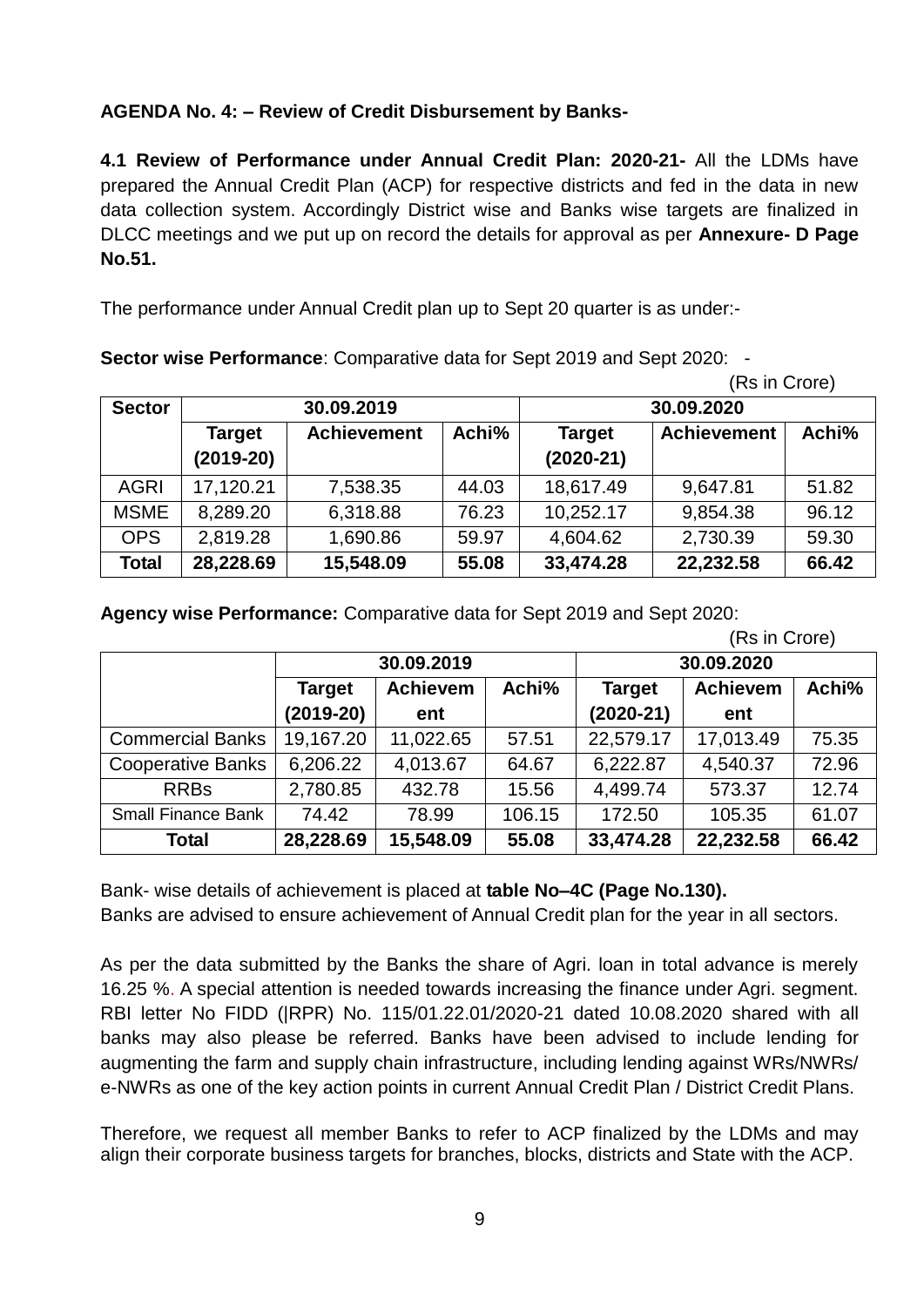**4.2 Priority Sector Advances:** Priority Sector Advances registered a YoY growth of Rs. 3821.75 Cr. The ratio of Priority Sector Advances to total advances comes to 48.30 % as on 30th Sept 2020, which is above the bench mark level of 40%.



(Rs in Crore)

| As on        | As on         | As on                    | <b>YOY Growth</b>   |      |
|--------------|---------------|--------------------------|---------------------|------|
| 30th Sept 19 | $31st$ Mar 20 | 30 <sup>th</sup> Sept 20 | Amount              | $\%$ |
| 51333.12     | 54307.52      | 55154.87                 | 3821.75             | 7.44 |
| 49.06        | 49.28         | 48.30                    | % of Total Advances |      |

Details of Bank wise information of Priority Sector Advances are shown in **table No – 1(d) (Page No.112).**

**4.2.1 Agriculture Advances:** Agriculture Advances have registered a YoY growth of Rs. 1975.79 Crores. The ratio of Agri Advances to total Advances is 16.25 % which is below par with the benchmark of 18%.

|  | (Rs in Crore) |
|--|---------------|
|--|---------------|

| As on        | As on         | As on          | <b>YOY Growth</b>   |               |
|--------------|---------------|----------------|---------------------|---------------|
| 30th Sept 19 | $31st$ Mar 20 | $30th$ Sept 20 | Amount              | $\frac{0}{0}$ |
| 16577.86     | 13691.48      | 18553.65       | 11.92<br>1975.79    |               |
| 15.84        | 12.42         | 16.25          | % of Total Advances |               |

The total outstanding under Agriculture Cash Credit was Rs. 10841.50 Crores and under Agriculture Term Loan was Rs. 7712.15 Crores as at the end of Sept 2020. Banks are requested to increase KCC as well as investment credit in Agriculture Segment.

Details of Bank wise information of Agricultural Advances are shown in **table No –1(e) and 1 (e) (i) (Page No. 113 & 114).**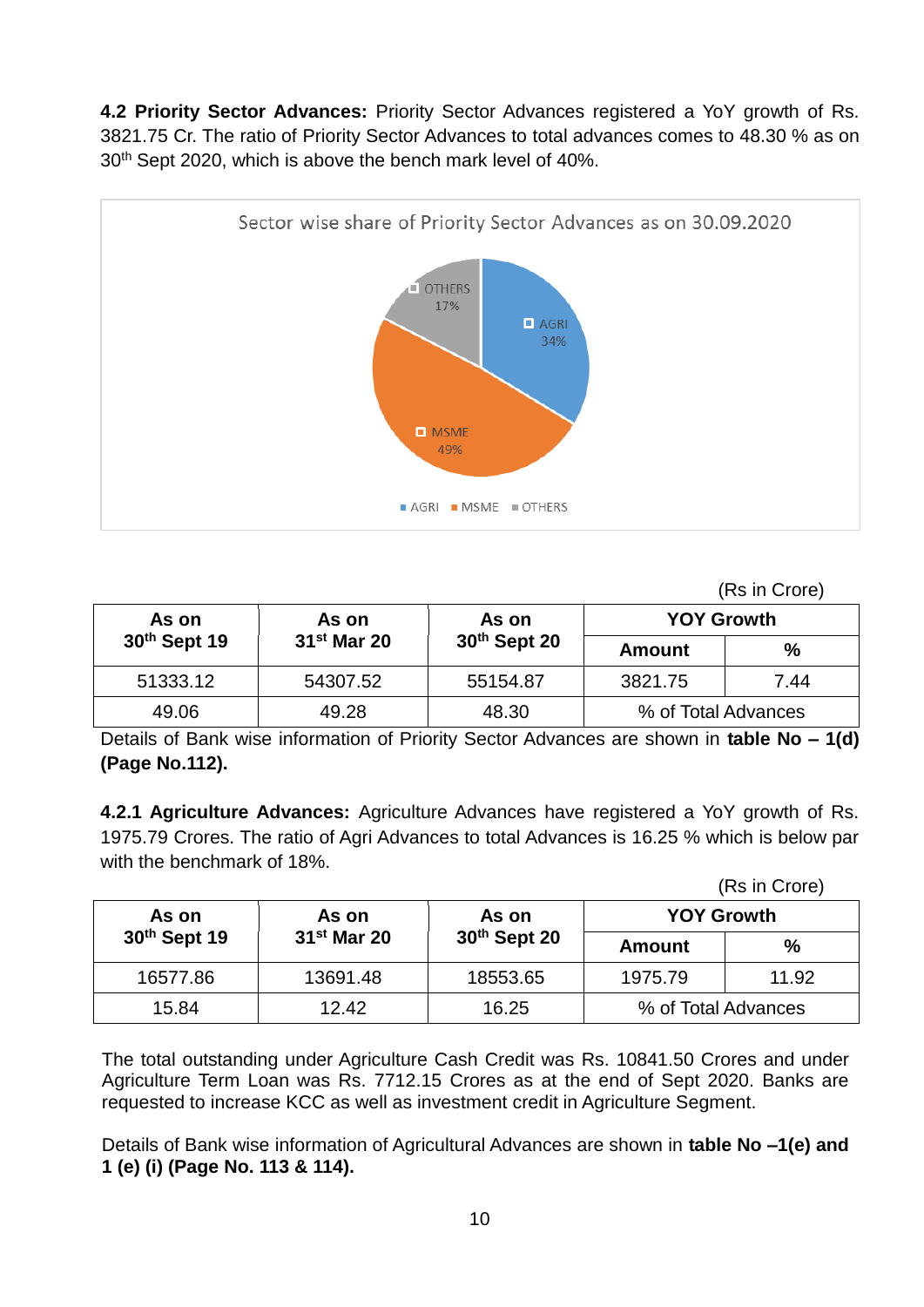**4.2.2**. **Flow of credit to MSMEs:** MSME advances registered a YoY growth of Rs. 2066.78 Cr.

| As on        | As on                   | As on          | <b>YOY Growth</b>   |               |
|--------------|-------------------------|----------------|---------------------|---------------|
| 30th Sept 19 | 31 <sup>st</sup> Mar 20 | $30th$ Sept 20 | Amount              | $\frac{0}{0}$ |
| 24892.62     | 30668.66                | 26959.40       | 2066.78             | 8.30          |
| 23.79        | 27.83                   | 23.61          | % of Total Advances |               |

(Rs in Crore)

Details of Bank wise information of MSME Advances are shown in **Table No.1(f) (Page No.115).**

Share of credit to micro enterprises to total advances was 9.53% as on 30.09.2020, which is above regulatory norms of 7.50%.

**PM SVANidhi Scheme for Street Vendors:** The Ministry of Housing and Urban Affairs has launched a Special Micro-Credit Facility Scheme – **PMSVANidhi** for providing affordable loans to street vendors. The vendors can avail a working capital loan of up to Rs. 10,000/ with tenure of 1 year and repaid in monthly instalments. No collateral is required for this loan. On timely/ early repayment, the vendor will be eligible for the next cycle of working capital loan with an enhanced limit. There will be no prepayment penalty on early repayment of loan. The vendors are eligible to get an interest subsidy @ 7% in respect of standard loan accounts, which will be credited into the borrowers account.

Banks in Chhattisgarh have sanctioned 25525 cases for Rs. 22.24 Cr and disbursed Rs.22.01 Cr till 30.11.2020 under this scheme.

**Emergency Credit Line Guarantee Scheme:** To help business enterprises/ MSMEs to augment their net working capital to meet operational liabilities and restart their business during Covid-19 pandemic, additional WCTL limit up to 20% of the entire fund based outstanding as on 29.02.2020 has been provided to units whose accounts were standard. The loan is to be repaid in 4 years. The units do not have to provide any additional guarantee or collateral. National Credit Guarantee Trustee Company Ltd shall provide 100% guarantee coverage.

Banks in Chhattisgarh have sanctioned 55013 cases for Rs. 2089.86 Cr and disbursed Rs.1792.99 Cr till 30.11.2020 under this scheme.

**4.2.3 Flow of credit for affordable housing:** Housing loan outstanding under priority sector is as under.

(Rs in Crore) **As on 30th Sept 19 As on 31st Mar 20 As on 30th Sept 20 YOY Growth Amount %** 8393.71 | 8540.83 | 7660.18 | -733.53 | -8.74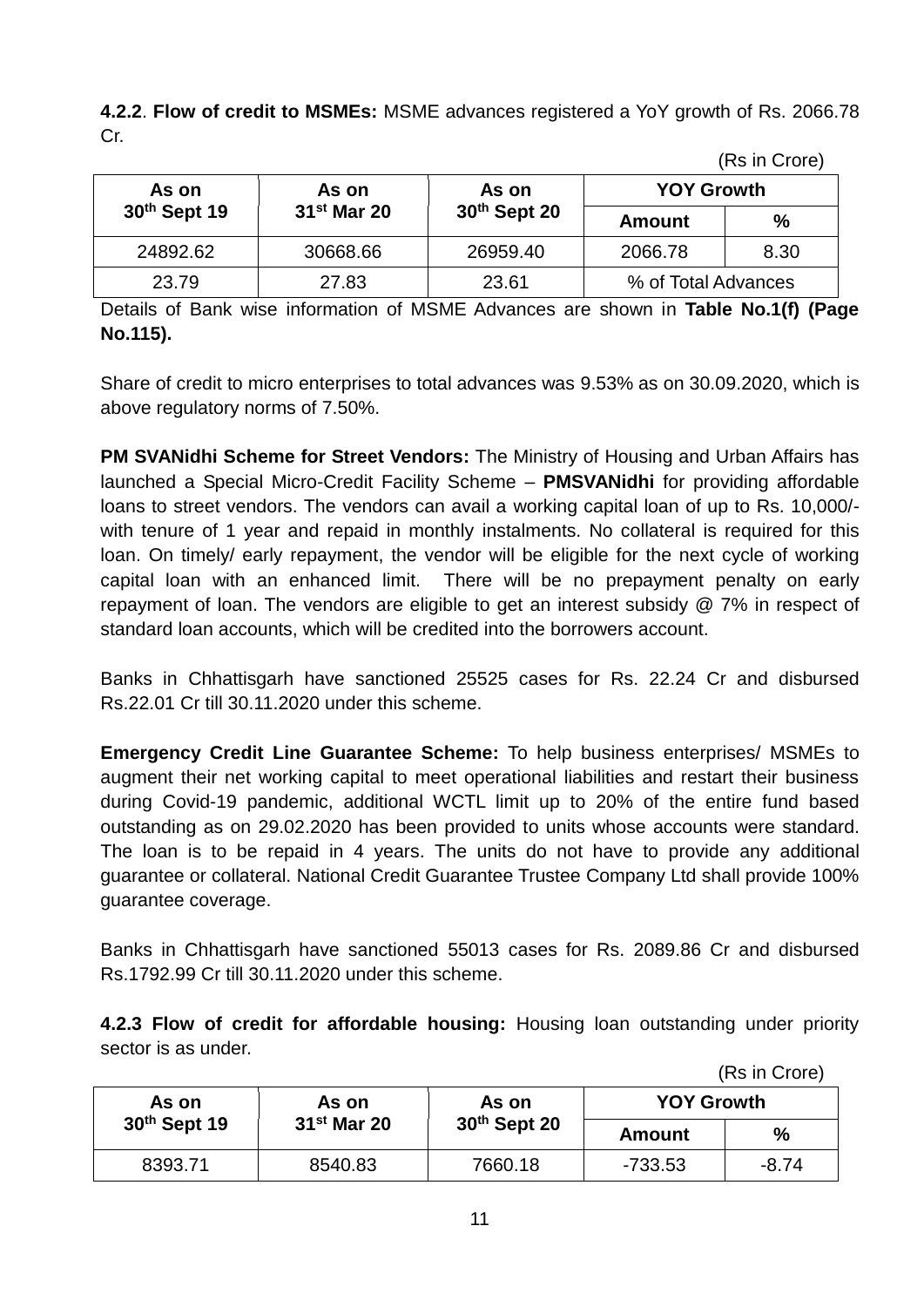| -                             |                   |                      |
|-------------------------------|-------------------|----------------------|
| Year                          | <b>Sanctioned</b> | <b>Sanctioned</b>    |
|                               | No)               | (Amt. Rs. in Crores) |
| From 01.04.2018 to 31.03.2019 | 4.153             | 436.18               |
| From 01.04.2019 to 31.03.2020 | 4.627             | 739.08               |
| From 01.04.2020 to 30.09.2020 | 2,009             | 327.06               |

#### **Progress under the PM Awas Yojna scheme up to 30.09.2020 is as under:**

Bank-wise progress report up to 30.09.2020 is placed at **Annexure – F (Page No.57).**

**4.2.4: Grant of Education Loan:** Education loan outstanding under priority sector is as under:

(Rs. in Crores)

| As on        | As on         | As on        | <b>YOY Growth</b> |      |
|--------------|---------------|--------------|-------------------|------|
| 30th Sept 19 | $31st$ Mar 20 | 30th Sept 20 | Amount            | $\%$ |
| 597.07       | 611.50        | 604.58       | 7.51              | 1.25 |

Bank wise details of Educational Loans are shown in **table No–1f-2 (Page No. 116).**

**4.2.5: Advances to Weaker Sections:** The ratio of advances to weaker sections to total advances is 11.85% which is above the bench mark level of 10 % as at the end of the Sept 2020.

(Rs. in Crores)

| As on                    | As on                   | As on        | <b>YOY Growth</b>   |          |
|--------------------------|-------------------------|--------------|---------------------|----------|
| 30 <sup>th</sup> Sept 19 | 31 <sup>st</sup> Mar 20 | 30th Sept 20 | Amount              | $\%$     |
| 16806.84                 | 16794.57                | 13535.68     | $-3271.16$          | $-19.46$ |
| 16.06                    | 15.24                   | 11.85        | % of Total Advances |          |

Details of Bank wise information regarding advances to weaker sections are shown in **table No. 1(g) (Page No.118).**

#### **4.2.6: Review of Progress under other components of ACP:**

(Rs. in Crores) **Component As on 30th Sept 19 As on 31st Mar 20 As on 30th Sept 20 YOY Growth Amount %** Export | 325.42 | 343.22 | 244.08 | -81.34 | -24.99 Social Infrastructure | NA | 18.39 | 77.58 Renewable Energy  $\vert$  NA  $\vert$  1.80  $\vert$  4.18  $\vert$  -  $\vert$  -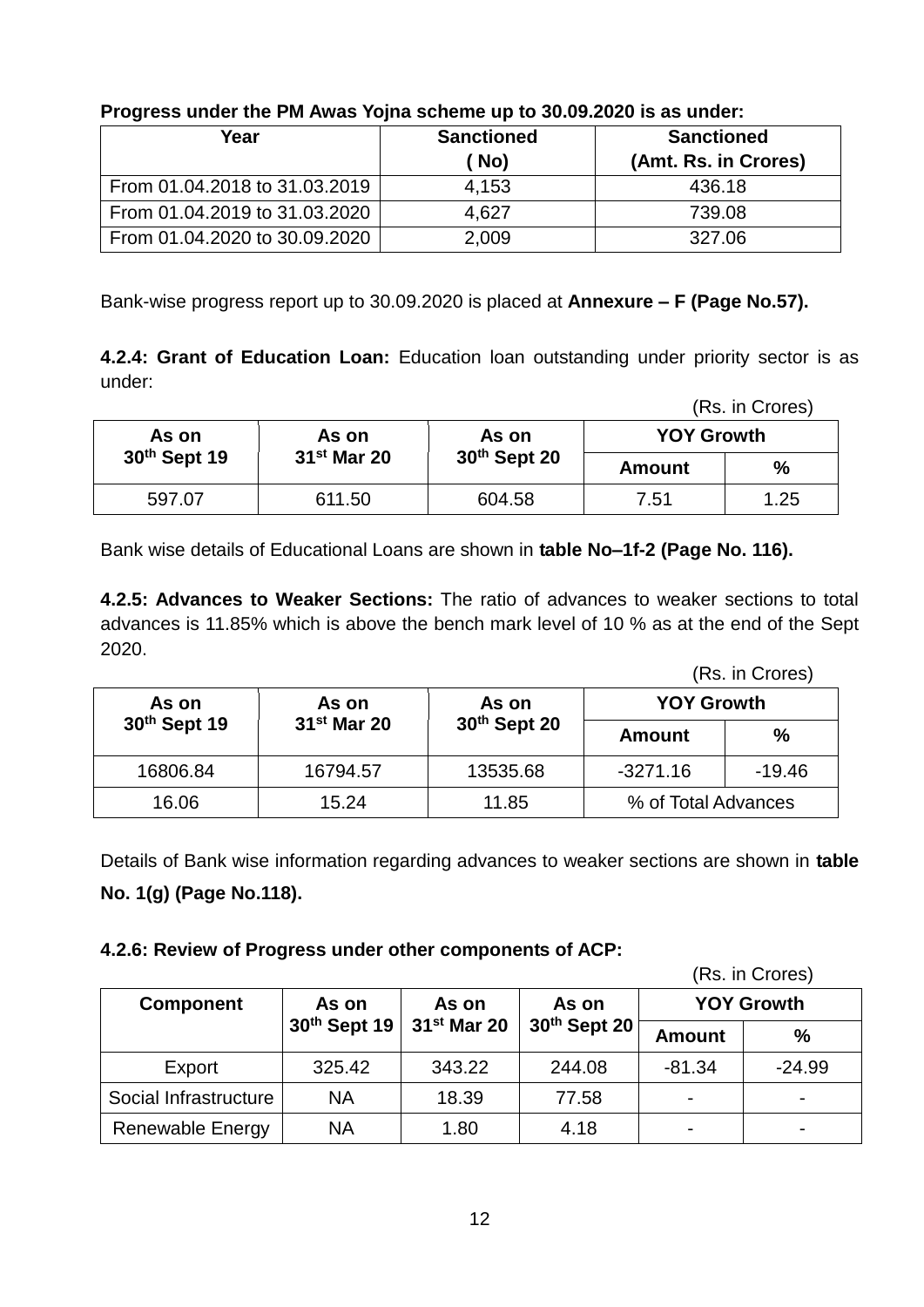### **Agenda No. 5 - CD Ratio, Review of Districts with CD Ratio below 40%**

**CD Ratio -**As per instructions contained in para 10 (B) of RBI Master Circular on Lead Bank Scheme (Cir No. 2014-15/94 dated 01.07.2014) CD Ratio of the Bank should be monitored at different Levels on the basis of following parameters: -

| <b>Institution /Level</b>       | <b>Indicator</b> |
|---------------------------------|------------------|
| Individual Banks at Head Office | Cu+RIDF          |
| State Level (SLBC)              | Cu+RIDF          |
| <b>District Level</b>           | Cs.              |

Where:

Cu = Credit as per place of utilization

Cs = Credit as per place of sanction

RIDF = Total resource support provided to States under Rural Infrastructure Development Fund.

| <b>Total Deposit</b><br>Total Advances (A)<br><b>CD Ratio</b>                                                         |                | : $1,80,544.05$ Cr.<br>: $1,14,188.00$ Cr.<br>63.25% |
|-----------------------------------------------------------------------------------------------------------------------|----------------|------------------------------------------------------|
| Advance Sanction out of Chhattisgarh<br>and limit utilised in Chhattisgarh (B)<br>The Adjusted CD Ratio for the state | <b>COLLEGE</b> | 7,601.42 Cr.<br>67.46%.                              |
| Loan under RIDF (C)<br>Total Advances (A+B+C)<br><b>CD Ratio including RIDF</b>                                       |                | 4,524.09 Cr.<br>: 1,26,313.51 Cr.<br>69.96%          |

### **CD Ratio (Summary):**

| Number of Banks functional in Chhattisgarh  |    |
|---------------------------------------------|----|
| Number of Banks with CD Ratio $>$ = 60%     | 35 |
| Number of Banks with CD Ratio $< 60\%$      | 12 |
| Number of Districts with CD Ratio $>= 40\%$ | 16 |
| Number of Districts with CD ratio <40%      |    |

Details of Bank wise CD Ratio are shown in **Table 1 M (Page No.125)**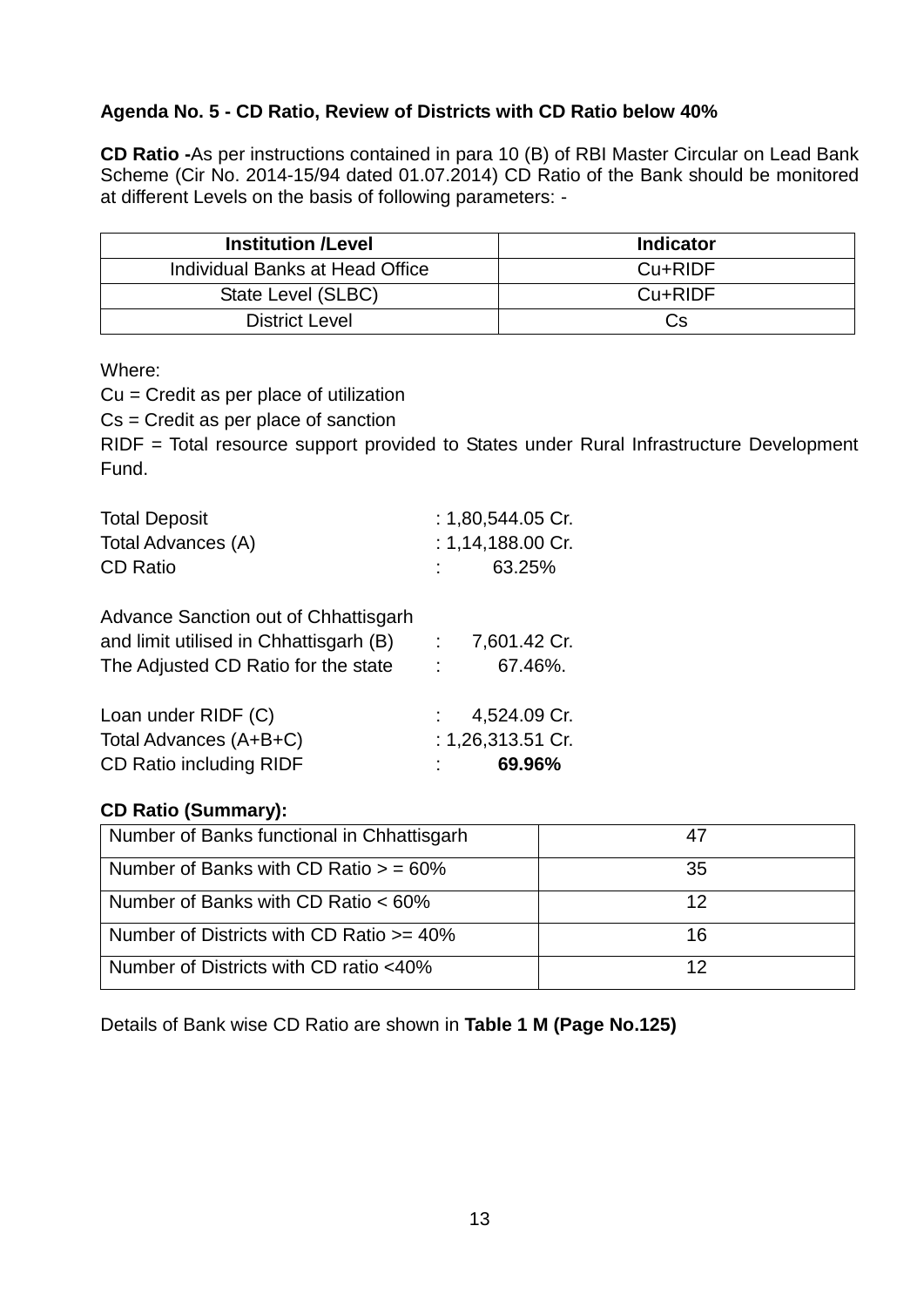### **CD Ratio of banks during last five year:**

| As on    | As on    | As on    | As on    | As on    |
|----------|----------|----------|----------|----------|
| 31.03.17 | 31.03.18 | 31.03.19 | 31.03.20 | 30,09,20 |
| 66.32 %  | 66.95 %  | 66.04 %  | 65.72 %  | 63.25%   |

### **Following 12 banks are having less than 60% CD Ratio:**

| Sr.<br>No      | <b>Bank</b>                        | <b>Deposit Share</b><br>in Total<br><b>Deposits</b><br>as on Sept<br>2020 | <b>CD</b><br><b>Ratio</b><br>Mar'20 | <b>CD</b><br><b>Ratio</b><br>Sept' 20 | Variance<br>Sept'20<br>over<br>Mar'20 |
|----------------|------------------------------------|---------------------------------------------------------------------------|-------------------------------------|---------------------------------------|---------------------------------------|
| $\mathbf 1$    | STATE BANK OF INDIA                | 34.91                                                                     | 62.27                               | 55.53                                 | $-6.74$                               |
| $\overline{2}$ | PUNJAB NATIONAL BANK               | 6.96                                                                      | 56.76                               | 57.86                                 | 1.10                                  |
| 3              | <b>CHATTISGARH RRB</b>             | 6.80                                                                      | 30.98                               | 31.50                                 | 0.52                                  |
| 4              | <b>APEX BANK</b>                   | 6.23                                                                      | 40.17                               | 55.09                                 | 14.92                                 |
| 5              | <b>CENTRAL BANK OF INDIA</b>       | 5.66                                                                      | 39.80                               | 40.83                                 | 1.03                                  |
| 6              | <b>SOUTH INDIAN BANK</b>           | 0.30                                                                      | 11.12                               | 11.63                                 | 0.51                                  |
| $\overline{7}$ | <b>VYAVASAYAK SAH BANK</b>         | 0.09                                                                      | 50.41                               | 44.56                                 | $-5.85$                               |
| 8              | <b>NAGRIK SAH BANK</b>             | 0.09                                                                      | 12.54                               | 12.66                                 | 0.12                                  |
| 9              | <b>JAND K BANK</b>                 | 0.09                                                                      | 12.87                               | 28.65                                 | 15.78                                 |
| 10             | PRAGATI MAH NAG SAH<br><b>BANK</b> | 0.08                                                                      | 30.08                               | 28.44                                 | $-1.64$                               |
| 11             | <b>KARUR VYSHYA BANK</b>           | 0.03                                                                      | 33.48                               | 33.00                                 | $-0.48$                               |
| 12             | <b>RAI URB COOP MERC BANK</b>      | 0.01                                                                      | 45.16                               | 43.20                                 | $-1.96$                               |

Banks with CD ratio below the Bench mark of 60% must review the performance of their branches with very low credit portfolio and initiate necessary corrective steps.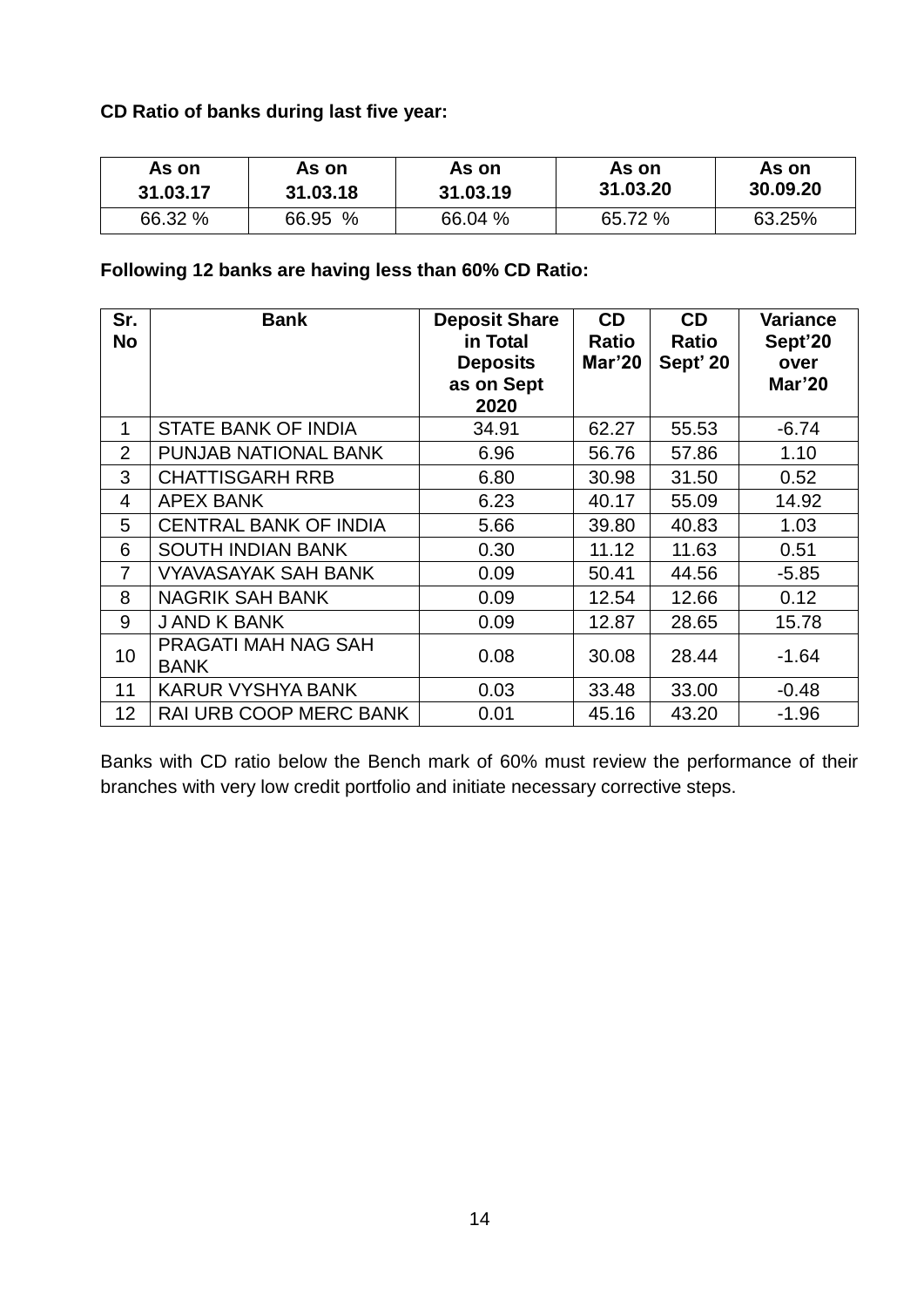#### **District –wise position of CD Ratio is as under:**

| Sr No           | <b>Districts</b>                        | <b>Deposit</b> | <b>Advance</b> | CD<br>Ratio<br>(Mar 20) | CD<br>Ratio<br>(Sept 20) | Variance<br>(Sept 20 over<br><b>Mar 20)</b> |
|-----------------|-----------------------------------------|----------------|----------------|-------------------------|--------------------------|---------------------------------------------|
| 1               | <b>RAIPUR</b>                           | 52246.35       | 53770.22       | 114.58                  | 102.92                   | $-11.66$                                    |
| $\overline{2}$  | <b>RAIGARH</b>                          | 8408.55        | 6600.11        | 59.89                   | 78.49                    | 18.60                                       |
| 3               | MAHASAMUND                              | 3182.29        | 2334.07        | 62.65                   | 73.35                    | 10.70                                       |
| 4               | <b>KAWARDHA</b>                         | 2194.85        | 1503.30        | 61.26                   | 68.49                    | 7.23                                        |
| 5               | <b>BEMETARA</b>                         | 2282.06        | 1333.47        | 52.58                   | 58.43                    | 5.85                                        |
| $6\phantom{1}6$ | <b>DHAMTARI</b>                         | 3808.89        | 2042.57        | 53.86                   | 53.63                    | $-0.23$                                     |
| $\overline{7}$  | <b>JAGDALPUR</b>                        | 4231.55        | 2223.67        | 49.01                   | 52.55                    | 3.54                                        |
| 8               | <b>RAJNANDGAON</b>                      | 6952.89        | 3609.99        | 45.88                   | 51.92                    | 6.04                                        |
| 9               | <b>BILASPUR</b>                         | 18852.13       | 9424.45        | 48.97                   | 49.99                    | 1.02                                        |
| 10              | <b>GARIABAND</b>                        | 1559.35        | 772.93         | 39.01                   | 49.57                    | 10.56                                       |
| 11              | <b>MUNGELI</b>                          | 1590.75        | 782.85         | 48.41                   | 49.21                    | 0.80                                        |
| 12              | <b>DURG</b>                             | 22766.94       | 10809.48       | 50.53                   | 47.48                    | $-3.05$                                     |
| 13              | <b>KONDAGAON</b>                        | 1596.52        | 730.81         | 37.84                   | 45.78                    | 7.94                                        |
| 14              | BALODABAZAR                             | 4407.26        | 1987.84        | 48.43                   | 45.10                    | $-3.33$                                     |
| 15              | <b>DANTEWADA</b>                        | 1812.30        | 808.70         | 50.75                   | 44.62                    | $-6.13$                                     |
| 16              | <b>KANKER</b>                           | 2986.61        | 1329.40        | 40.45                   | 44.51                    | 4.06                                        |
| 17              | <b>SARGUJA</b>                          | 5409.63        | 2155.89        | 34.40                   | 39.85                    | 5.45                                        |
| 18              | <b>KORBA</b>                            | 9238.26        | 3646.92        | 49.34                   | 39.48                    | $-9.86$                                     |
| 19              | <b>JANJGIR-CHAMPA</b>                   | 6531.98        | 2412.65        | 40.36                   | 36.94                    | $-3.42$                                     |
| 20              | <b>GAURELA PENDRA</b><br><b>MARWAHI</b> | 741.08         | 265.47         | NA*                     | 35.82                    | $\star$                                     |
| 21              | <b>BALOD</b>                            | 3908.80        | 1348.89        | 34.75                   | 34.51                    | $-0.24$                                     |
| 22              | <b>BALRAMPUR</b>                        | 1977.09        | 625.44         | 26.65                   | 31.63                    | 4.98                                        |
| 23              | <b>JASHPURNAGAR</b>                     | 2844.15        | 864.64         | 30.20                   | 30.40                    | 0.20                                        |
| 24              | NARAYANPUR                              | 593.25         | 169.89         | 25.55                   | 28.64                    | 3.09                                        |
| 25              | <b>BIJAPUR</b>                          | 964.12         | 267.80         | 22.66                   | 27.78                    | 5.12                                        |
| 26              | <b>SURAJPUR</b>                         | 3545.25        | 980.77         | 35.29                   | 27.66                    | $-7.63$                                     |
| 27              | <b>SUKMA</b>                            | 811.06         | 218.91         | 24.14                   | 26.99                    | 2.85                                        |
| 28              | <b>KORIYA</b>                           | 5100.27        | 1167.28        | 23.77                   | 22.89                    | $-0.88$                                     |
|                 | <b>Total</b>                            | 180544.05      | 114188.00      | 65.72                   | 63.25                    | $-2.47$                                     |

Twelve districts are showing CD ratio below 40%, which needs improvement.

LDMs are requested to identify branches with low CD ratio in their district and arrange for enhanced off- take of credit. They should pursue the matter in all DLCC meetings, so that CD ratio benchmark could be achieved on a quarterly basis. LDM are requested to submit Monitorable Action plan and progress report to SLBC every quarter.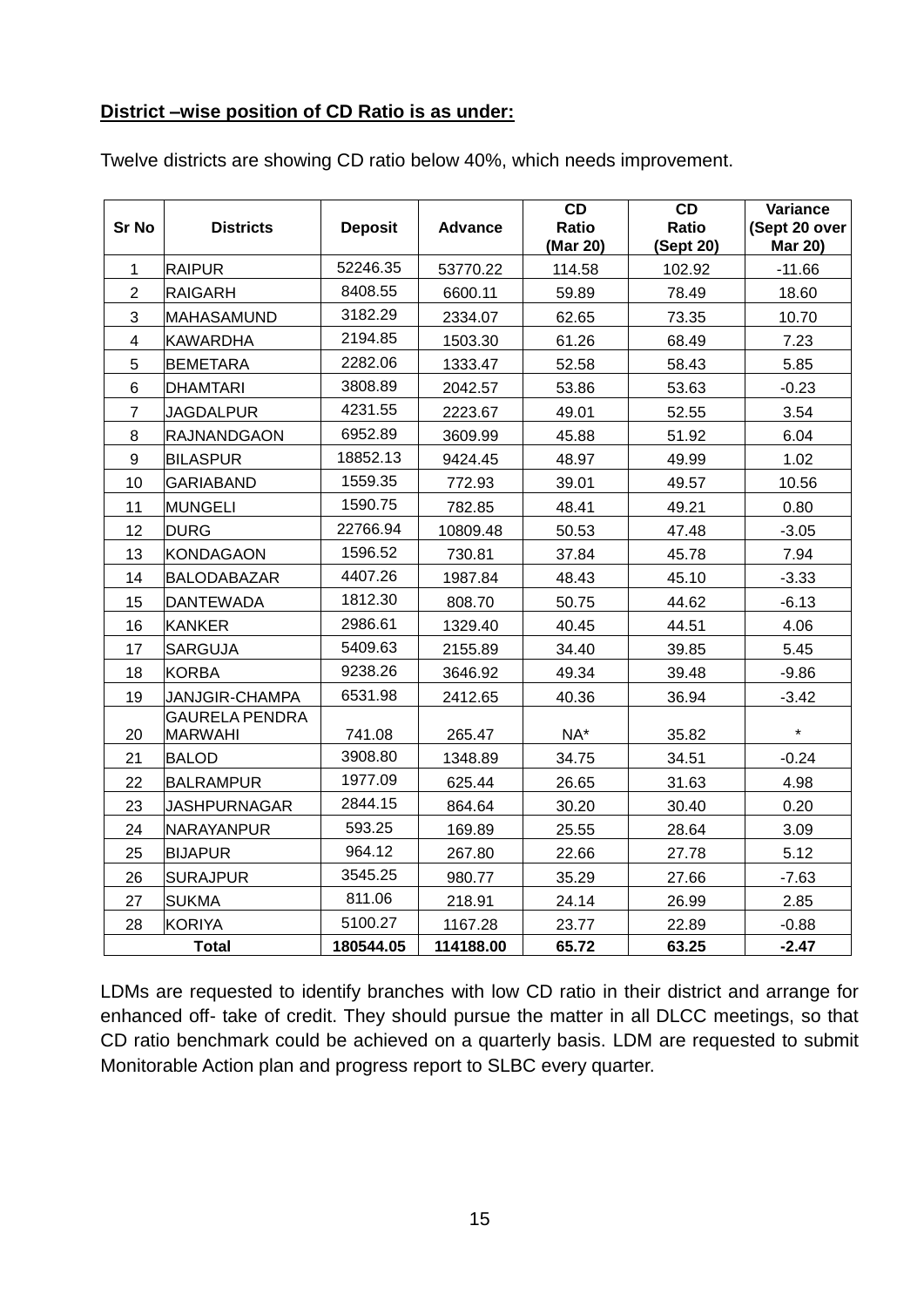**Agenda No 6- Position of NPAs in respect of schematic lending, Certificate Cases and Recovery of NPAs. (As on 30.09.2020)**

|                       |                 |            | (Rs in Crores) |
|-----------------------|-----------------|------------|----------------|
| <b>Banks</b>          | <b>Advances</b> | <b>NPA</b> | % NPA          |
| <b>PSU</b>            | 71,841.55       | 5,537.33   | 7.71           |
| <b>Private Bank</b>   | 30,794.56       | 763.24     | 2.48           |
| Coop Banks            | 6,426.11        | 135.73     | 2.11           |
| <b>CRGB</b>           | 3,866.43        | 100.56     | 2.60           |
| <b>Small Fin Bank</b> | 1,259.35        | 21.52      | 1.71           |
| <b>Grand Total</b>    | 1,14,188.00     | 6,558.38   | 5.74           |

Bank wise NPA are shown in **table No. 11 H (Page No.162)**

### **6.1- Position of NPAs in respect of Govt. Sponsored schemes.**

| <b>Status of NPA in Government Sponsored Scheme</b> |                                                                  |                                                |                                     |       |                                              |                                     |       |  |  |
|-----------------------------------------------------|------------------------------------------------------------------|------------------------------------------------|-------------------------------------|-------|----------------------------------------------|-------------------------------------|-------|--|--|
|                                                     |                                                                  |                                                | As on 31.03.2020                    |       | As on 30.09.2020                             |                                     |       |  |  |
| <b>Sr</b><br><b>No</b>                              | <b>Government</b><br><b>Sponsored</b><br><b>Schemes</b>          | <b>Total</b><br><b>Outstand</b><br>ing $(Cr.)$ | <b>Total</b><br><b>NPA</b><br>(Cr.) | % NPA | <b>Total</b><br><b>Outstand</b><br>ing (Cr.) | <b>Total</b><br><b>NPA</b><br>(Cr.) | % NPA |  |  |
| $\overline{1}$                                      | Pradhan Mantri<br>Employment<br>Generation<br>program<br>(PMEGP) | 357.23                                         | 40.56                               | 11.35 | 343.42                                       | 51.41                               | 14.97 |  |  |
| $\overline{2}$                                      | <b>National Rural</b><br>Livelihood<br><b>Mission</b><br>(NRLM)  | 528.78                                         | 16.87                               | 3.19  | 534.29                                       | 18.91                               | 3.54  |  |  |
| 3                                                   | <b>National Urban</b><br>Livelihood<br>Mission (NULM)            | 58.69                                          | 12.94                               | 22.05 | 67.97                                        | 14.60                               | 21.48 |  |  |
| $\overline{4}$                                      | Aadivasi<br>Swarojgaar<br>Yojana                                 | 20.10                                          | 2.03                                | 10.10 | 18.26                                        | 3.81                                | 20.88 |  |  |
| 5                                                   | Antyodaya<br>Swarojagaar<br>Yojana                               | 26.49                                          | 3.99                                | 15.05 | 82.04                                        | 7.25                                | 8.83  |  |  |
| 6                                                   | Pradhan Mantri<br><b>MUDRA Yojana</b><br>(PMMY)                  | 2,551.24                                       | 320.12                              | 12.55 | 2,614.39                                     | 334.99                              | 12.81 |  |  |
| $\overline{7}$                                      | Stand up India<br>(SUI)                                          | 253.42                                         | 30.02                               | 11.85 | 299.34                                       | 22.57                               | 7.54  |  |  |
| <b>Total Government</b><br><b>Sponsored Scheme</b>  |                                                                  | 3,795.94                                       | 426.52                              | 11.24 | 3,959.71                                     | 453.54                              | 11.45 |  |  |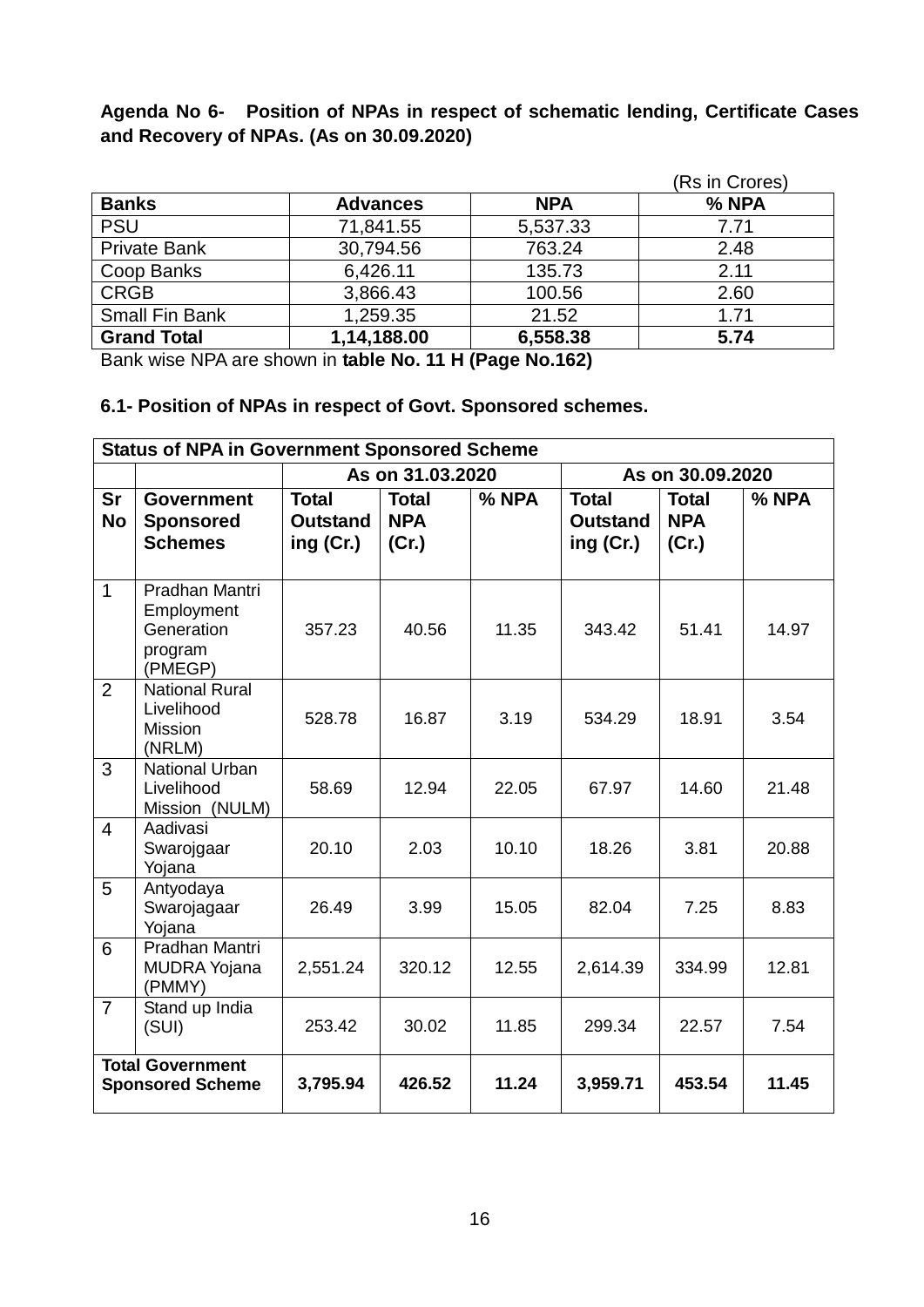**Agenda No 7 - Issues remaining unresolved at DCC/DLRC meeting:** As against 56 DCC & 56 DLRC meetings to be conducted till Sept 20, 35 DCC & DLRC Meetings have been conducted. District wise detail of meeting conducted is as under:

| <b>Sr No</b>   | <b>Districts</b>       | <b>DCC/DLRC</b> meetings to<br>be held up to 30.09.2020 | <b>DCC/DLRC</b> meeting held<br>during 2020-21 |
|----------------|------------------------|---------------------------------------------------------|------------------------------------------------|
| 1              | Balod                  | 4                                                       |                                                |
| $\overline{2}$ | Baloda Bazar           | 4                                                       | 1                                              |
| 3              | Balrampur              | 4                                                       | 1                                              |
| $\overline{4}$ | Bemetera               | $\overline{4}$                                          | 1                                              |
| 5              | Bijapur                | 4                                                       | 1                                              |
| 6              | Bilaspur               | $\overline{\mathbf{4}}$                                 | 1                                              |
| $\overline{7}$ | Dantewada              | 4                                                       | 1                                              |
| 8              | Dhamtari               | $\overline{4}$                                          | $\overline{2}$                                 |
| 9              | Durg                   | 4                                                       | $\overline{2}$                                 |
| 10             | Gariaband              | 4                                                       | 1                                              |
| 11             | Gaurell-Pendra-Marwahi | 4                                                       | 1                                              |
| 12             | Jagdalpur              | $\overline{4}$                                          | $\overline{2}$                                 |
| 13             | Janjgir - Champa       | 4                                                       | $\overline{2}$                                 |
| 14             | Jashpur Nagar          | 4                                                       | 1                                              |
| 15             | Kanker                 | 4                                                       | 1                                              |
| 16             | Kawardha               | 4                                                       | $\overline{2}$                                 |
| 17             | Kondagaon              | $\overline{4}$                                          | 1                                              |
| 18             | Korba                  | 4                                                       | 1                                              |
| 19             | Koriya                 | 4                                                       | $\overline{0}$                                 |
| 20             | Mahasamund             | 4                                                       | 1                                              |
| 21             | Mungeli                | $\overline{4}$                                          | $\overline{2}$                                 |
| 22             | Narayanpur             | 4                                                       | $\overline{2}$                                 |
| 23             | Raigarh                | 4                                                       | 1                                              |
| 24             | Raipur                 | $\overline{\mathbf{4}}$                                 | $\overline{2}$                                 |
| 25             | Rajnandgaon            | $\overline{\mathbf{4}}$                                 | 1                                              |
| 26             | Sarguja                | 4                                                       | 1                                              |
| 27             | <b>Sukma</b>           | 4                                                       | 1                                              |
| 28             | Surajpur               | 4                                                       | 1                                              |
|                | <b>Total</b>           | 112                                                     | 35                                             |

All LDMs are requested to convene DCC/DLRC meetings as per schedule. Also the LDMs have been instructed to submit their issues with SLBC for the current quarter**.** No issues have been reported.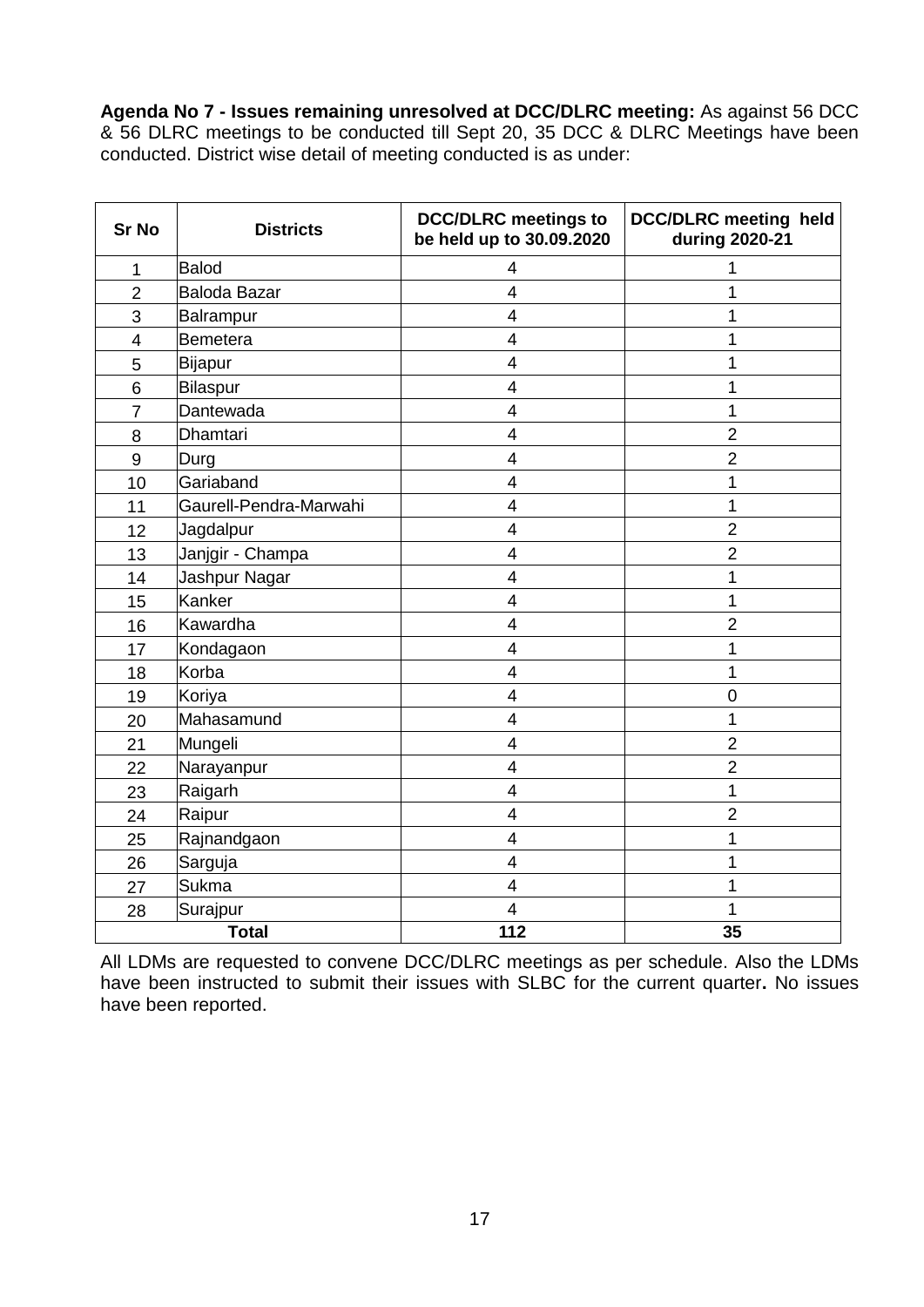**Agenda No 8: PRAGATI: Review of Social Security Scheme- Pradhan Mantri Jeevan Jyoti Bima Yojana (PMJJBY), Pradhan Mantri Suraksha Bima Yojana (PMSBY) and Atal Pension Yojana (APY):** Progress made under PMJJBY, PMSBY and APY up to 30.11.2020 is as under:

| <b>Date</b>               | <b>PMSBY</b> | <b>PMJJBY</b> | <b>APY</b> | <b>Total Enrolment</b> |
|---------------------------|--------------|---------------|------------|------------------------|
|                           |              |               |            | (PMSBY+PMJJBY+APY)     |
| 31.05.2019                | 43,82,936    | 11,20,300     | 1,98,647   | 57,01,883              |
| 31.03.2020                | 46,39,011    | 12,68,530     | 2,81,465   | 61,89,006              |
| 30.06.2020                | 44,49,331    | 12,68,156     | 3,04,579   | 60,22,066              |
| 30.11.2020                | 55,59,895    | 16,06,358     | 3,31,716   | 74,97,969              |
| % Growth in               | 26%          | 43%           | 67%        |                        |
| <b>Enrolment (Renewal</b> |              |               |            |                        |
| + New Enroll, Base        |              |               |            |                        |
| <b>Year May 2019)</b>     |              |               |            |                        |
| Total eligible accounts   | 1,23,49,766  | 90,24,572     | 14,91,841  | 2,28,66,179            |

Bank-wise & District-wise progress report for PMJJBY, PMSBY (Renewal + new enrolment), & APY (Total Enrollment) up to 30.11.2020 is placed at **Annexure - E (Page No.53).**

**Claims under PMJJBY & PMSBY:** Number of Claims reported under PMJJBY and PMSBY up to 30.09.2020 (Data Source Mission Jansuraksha, GoI) are as under:

| <b>Scheme</b> | <b>Paid</b> | <b>Pending</b><br>with insurer | <b>Rejected</b> | <b>Pending with</b><br><b>Bank</b> | <b>Grand Total</b> |
|---------------|-------------|--------------------------------|-----------------|------------------------------------|--------------------|
|               |             |                                |                 |                                    |                    |
| <b>PMJJBY</b> | 7769        | 243                            | 395             | 22                                 | 8429               |
| <b>PMSBY</b>  | 2067        | 108                            | 353             | 13                                 | 2541               |
| Total         | 9836        | 351                            | 748             | 35                                 | 10970              |

Bank-wise and District-wise progress report up to 30.09.2020 is placed at **Annexure E1 (Page No.55).**

Banks were requested to take following actions for increasing the coverage and spreading awareness among targeted beneficiaries under the schemes:

- a) Conduct periodic publicity campaigns with special focus on rural areas at regular intervals for creating awareness about benefits of social security schemes
- b) Streamline procedures and leverage technology to speed up claim settlement process and improve outreach.
- c) Ensure that no eligible Jan Dhan account holders are left out from availing the risk cover under PMJJBY & PMSBY.
- d) Enroll beneficiaries of other government scheme like PM Ujjwala, PM Kisan, MGNREGA under the scheme.
- e) Use SMS and other digital platforms to make account holders aware of the schemes and also to seek auto debit mandate from them.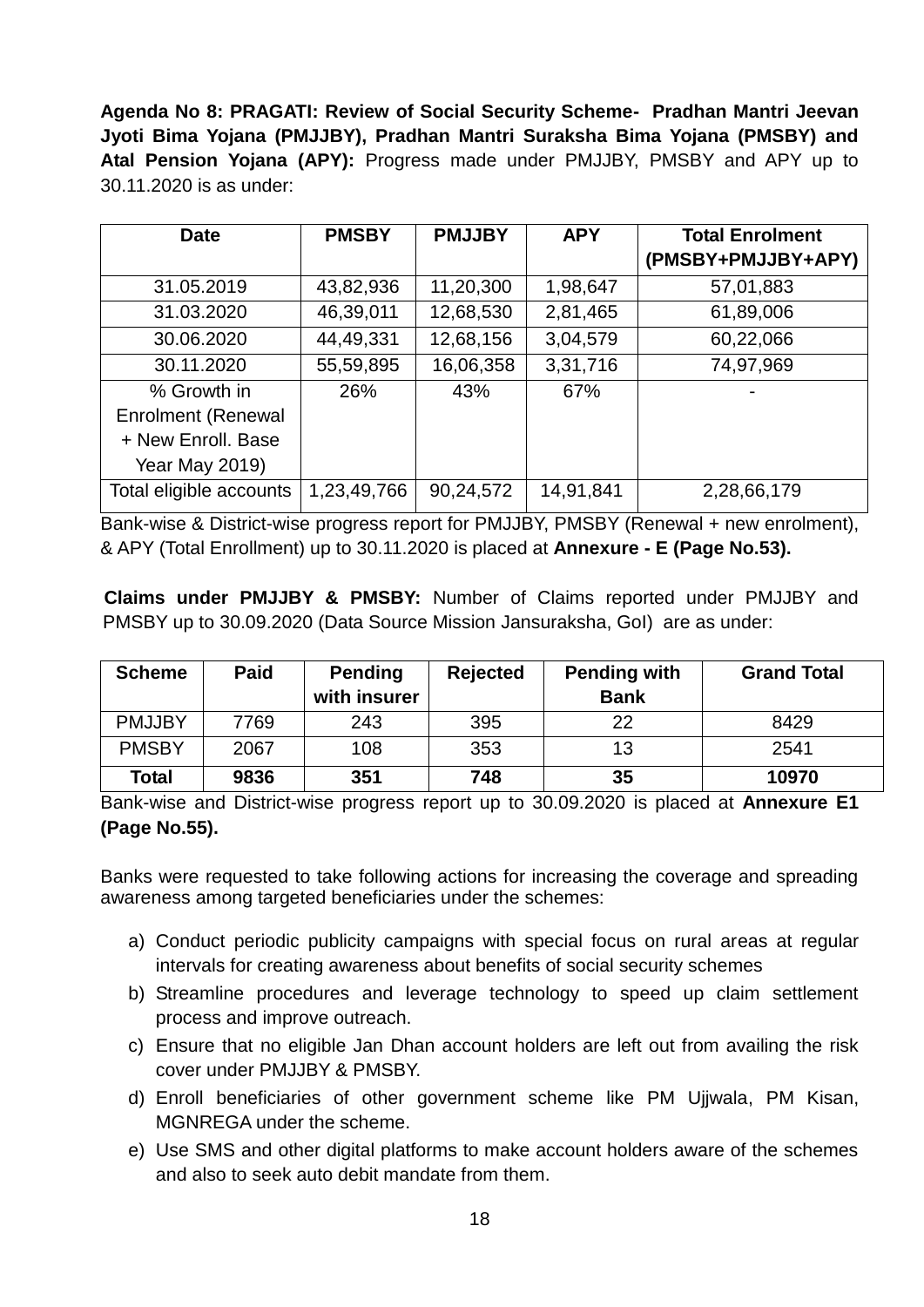- f) Leverage marketing channels like banking correspondents for ensuring Pan India coverage and innovative ways to be device for motivating the field level functionaries for enhancing enrollments, especially under PMJJBY & PMSBY.
- g) Fix target of fresh enrollment under PMJJBY and PMSBY to enhance enrollment.

### **8.1 Subcommittee on Financial Inclusion:-**

National Strategy for Financial Inclusion (NSFI) 2019-24 sets forth the vision and key objectives of financial inclusion policies in India to help expand and sustain the financial inclusion process. The strategy aims to provide access to formal financial services in an affordable manner, broadening and deepening financial inclusion and promoting financial literacy and consumer protection.

In this context, RBI has advised vide its letter no FIDD.CO.LBS.No. 487/02.01.012/2020-21 dt 13/11/2020 that the Sub-committee of SLBC on Financial Inclusion should periodically review the issues affecting the progress of the initiatives taken under NSFI: 2019-24

Accordingly, we propose to constitute SLBC Sub-committee on Financial Inclusion with following members -

| <b>SR</b>      | <b>Designation</b>                                           |                         |
|----------------|--------------------------------------------------------------|-------------------------|
| <b>No</b>      |                                                              |                         |
| $\mathbf 1$    | Director, Institutional Finance, Government of Chhattisgarh. | Chairman                |
| $\overline{2}$ | Commissioner, Labour Department                              | Member                  |
| 3              | Commissioner, MGNREGA                                        | Member                  |
| $\overline{4}$ | CGM, NABARD                                                  | Member                  |
| 5              | Dy General Manger, Reserve Bank of India                     | Member                  |
| 6              | Dy General Manger and convener SLBC                          | Member                  |
| $\overline{7}$ | Dy General Manger, Bank of Baroda                            | <b>Member Secretary</b> |
| 8              | Regional Head, Bank of India                                 | Member                  |
| 9              | Regional Head, Bank of Maharashtra                           | Member                  |
| 10             | Regional Head, Canara Bank                                   | Member                  |
| 11             | Regional Head, Central Bank of India                         | Member                  |
| 12             | Regional Head, Indian Bank                                   | Member                  |
| 13             | Regional Head, Indian Overseas Bank                          | Member                  |
| 14             | Regional Head, Punjab National Bank                          | Member                  |
| 15             | Regional Head, Punjab & Sindh Bank                           | Member                  |
| 16             | Regional Head, Union Bank                                    | Member                  |
| 17             | Regional Head, UCO Bank                                      | Member                  |
| 18             | Chairman, Chhattisgarh Rajya Gramin Bank                     | Member                  |
| 19             | Managing Director, Apex Bank                                 | Member                  |
| 20             | Regional Head, ICICI Bank                                    | Member                  |
| 21             | Regional Head, Axis Bank                                     | Member                  |
| 22             | Regional Head, HDFC Bank                                     | Member                  |
| 23             | Regional Head, Bandhan Bank                                  | Member                  |

House is requested to approve the constitution of the Sub-committee.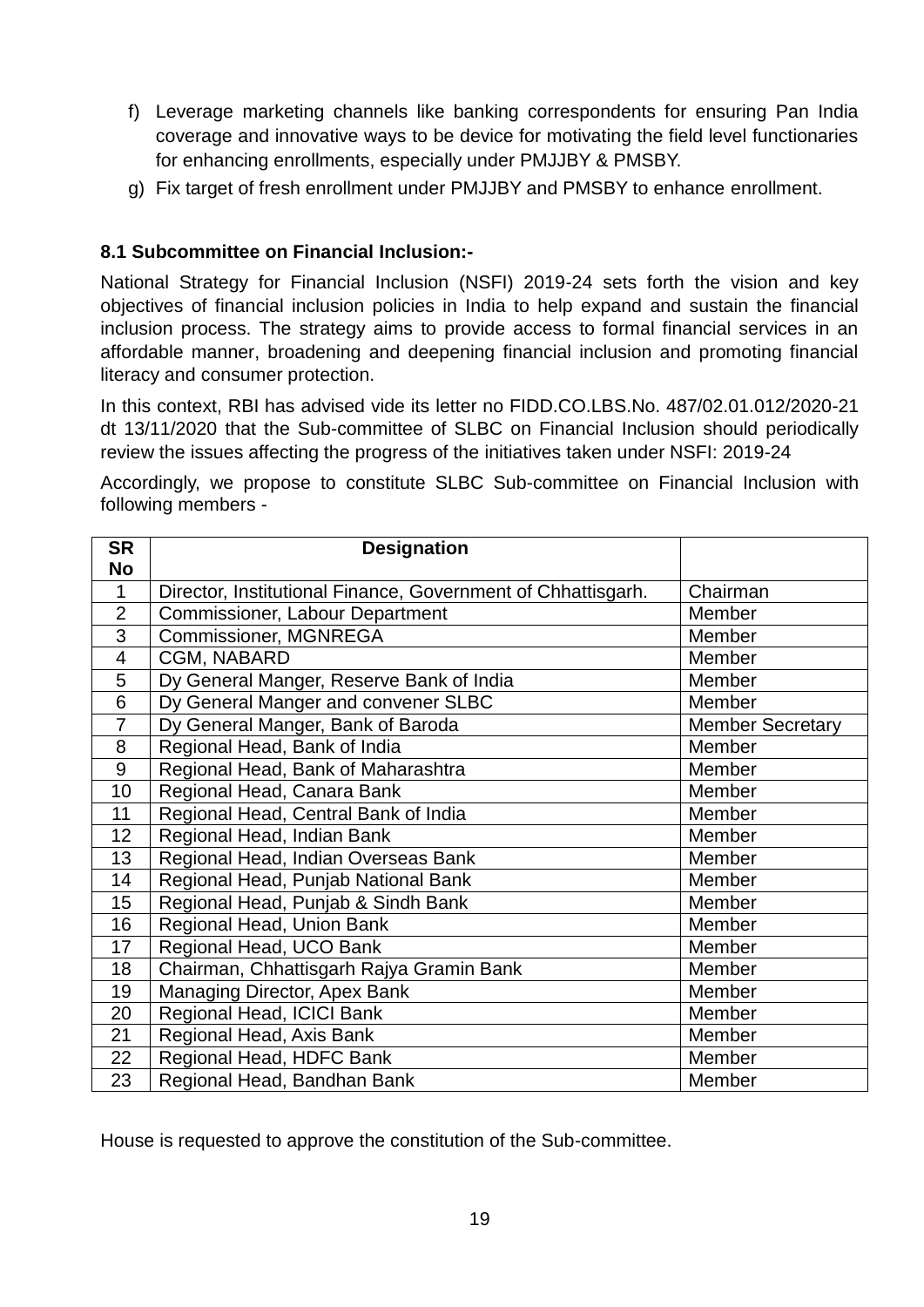### **8.2 Targeted Financial Inclusion Intervention Programme (TFIIP)**

With a view to enhance the penetration of financial inclusion in the Aspirational Districts, Department of Financial Services has launched a Targeted Financial Inclusion Intervention Programme (TFIIP) initially in 40 selected Aspirational Districts within the overall Aspirational Districts Programme (ADP) of NITI Aayog. Mahasamund & Rajnandgaon districts have been identified under this programme in the state of Chhattisgarh. Key objective of TFIIP are as under:

- Availability of Banking touch-point (Branch/BC kiosk) within 5 km distance of every inhabited village.
- Improving identified Key Performance Indicators (KPIs) for financial inclusion to benchmark level.
- KPIs on FI: Number of Bank accounts and enrolments under PMJJBY, PMSBY and APY per lakh of population.

| <b>Benchmark</b><br>for<br>aspirational<br>districts | Bank<br><b>Accounts</b><br>lakh<br>(CASA)<br>per<br>population |            | <b>PMJJBY</b><br>enrollments<br>per<br>lakh population |            | <b>PMSBY enrollments</b><br>per lakh population |               |            | enrollments<br><b>APY</b><br>lakh<br>per<br>population |               |            |            |               |
|------------------------------------------------------|----------------------------------------------------------------|------------|--------------------------------------------------------|------------|-------------------------------------------------|---------------|------------|--------------------------------------------------------|---------------|------------|------------|---------------|
| for<br>Goal<br>Phase-I (75%<br>0f<br>Benchmark)      | 97,316                                                         |            | 7,329                                                  |            | 22,727                                          |               | 2,164      |                                                        |               |            |            |               |
| <b>District</b>                                      | Jan-<br>20                                                     | Sep-<br>20 | $\frac{0}{0}$                                          | Jan-<br>20 | Sep-<br>20                                      | $\frac{0}{0}$ | Jan-<br>20 | Sep-<br>20                                             | $\frac{9}{6}$ | Jan-<br>20 | Sep-<br>20 | $\frac{9}{6}$ |
| <b>MAHASAMUND</b>                                    | 109731                                                         | 116194     | 119                                                    | 4575       | 6123                                            | 84            | 30303      | 36209                                                  | 159           | 1705       | 2115       | 98            |
| <b>RAJNANDGAON</b>                                   | 100940                                                         | 106562     | 110                                                    | 8232       | 10469                                           | 143           | 27729      | 30920                                                  | 136           | 1084       | 1357       | 63            |

Progress of both the districts in KPIs is as under:

### **Agenda No. 9: Minutes of SLBC Sub Committees:-**

In compliance with the instructions contained in RBI revamped LBS scheme the meeting of SLBC Sub-Committee were held as under: -

| <b>Sr No</b> | Subcommittee on                    | <b>Meeting Date</b> |
|--------------|------------------------------------|---------------------|
|              | <b>Government Sponsored Scheme</b> | 09.11.2020          |
|              | Agriculture                        | 10.08.2020          |
|              | <b>Digital Payment</b>             | 29.09.2020          |

Minutes of the subcommittee meetings are placed as **Annexure – G (Page No.59)**. Some of the important points recommended by the Sub Committee for discussion in Main SLBC meeting are as under: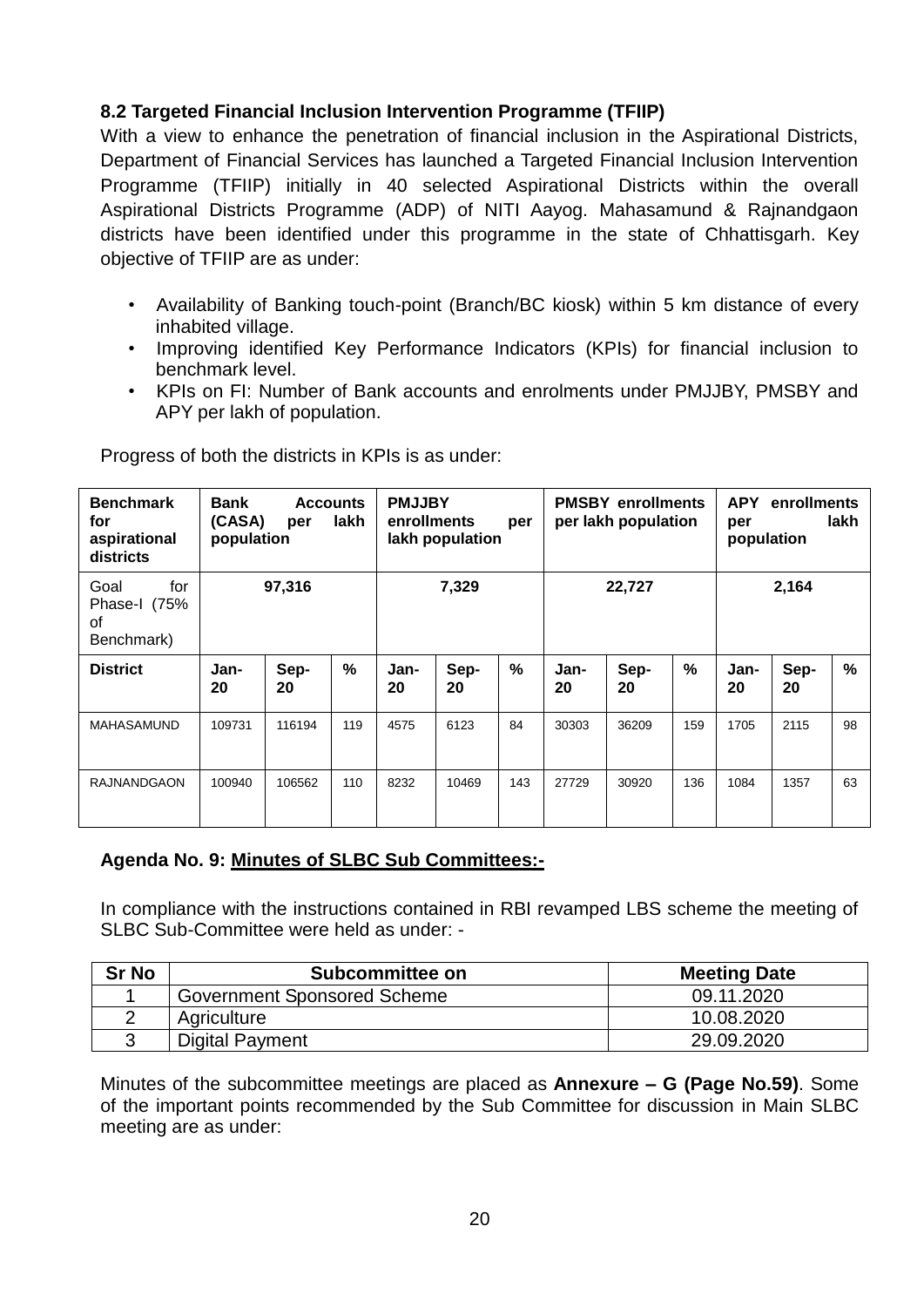**9.1 Short term Agriculture Credit to tenant farmers / Oral lessees:** It was resolved in the Agriculture Sub Committee meeting to form a Sub Group of officials from Revenue Department Government of Chhattisgarh, Banks and NABARD to recommend a specific Model to the State Government for arriving at a Model Tenancy Act for the state. Accordingly, we propose the constitution of Sub Group as under: -

| <b>SR</b><br><b>No</b> | <b>Designation</b>                                                                                         |           |
|------------------------|------------------------------------------------------------------------------------------------------------|-----------|
|                        | Director, Department of Revenue, Government of Chhattisgarh.                                               | Chairman  |
| 2                      | Director, Institutional Finance, Government of Chhattisgarh.                                               | Member    |
| $\mathbf{3}$           | Director, Department of Agriculture, Government of Chhattisgarh.                                           | Member    |
| $\overline{4}$         | Director, Department of Law, Government of Chhattisgarh.                                                   | Member    |
| 5                      | General Manager, NABARD                                                                                    | Member    |
|                        |                                                                                                            | Secretary |
| 6                      | Assistant General Manager looking after the relevant area from<br>all three Lead Banks, Apex Bank and CRGB | Member    |

House is requested to approve the constitution of the sub group.

**9.2 Monograph on the State of Sikkim's Organic Transformations to promote organic farming in the state and setting standards thereof:** The suggested information on Sikkim model was shared with all banks and issue also discussed in meeting of SLBC Sub committee on Agriculture.

Further, as suggested in the RBI Letter No. FIDD (RAI) No. 6 / 01.22.01/ 20-21 dated 05.08.2020 to form a subcommittee for promotion of Organic farming in the state, we propose to keep this point under the purview of existing SLBC Sub Committee on Agriculture.

We also propose to include Director, in Charge of Organic Farming, GoCG as a member of SLBC Sub-committee on Agriculture.

The House is requested to approve the same.

**9.3 Determination of crop duration for each crop : RBI Master Circular on Prudential** Norms on Income Recognition, Asset Classification and Provisioning pertaining to Advances ( DBR.No.BP.BC.2/21.04.048/2015-16, dated July 01, 2015 ) details the guidelines for Asset Classification for agricultural advances. As per para 4.2.13 of the guidelines, the 'crop season' for determining the NPA classification of agricultural advances would be as fixed by the SLBC in each State.

The details of crop duration for each crop grown in Chhattisgarh is attached as **"Annexure-R", Page no. 101** (Source: - Research Services, Indira Gandhi Krishi Vishva Vidhyalaya, Chhattisgarh- IGKVV.). We request the house to fix the Crop duration for each crop of the state as recommended by the IGKVV. As mentioned in the details of crop duration the major portion of crop production is grown in Kharif season only ( e.g. Paddy Kharif is grown in 3711.48 thousand hectare and Paddy Rabi is grown in 56.42 thousand hectare only). Hence cropping pattern in the State may be considered as Mono Cropping.

We request the house to approve the same.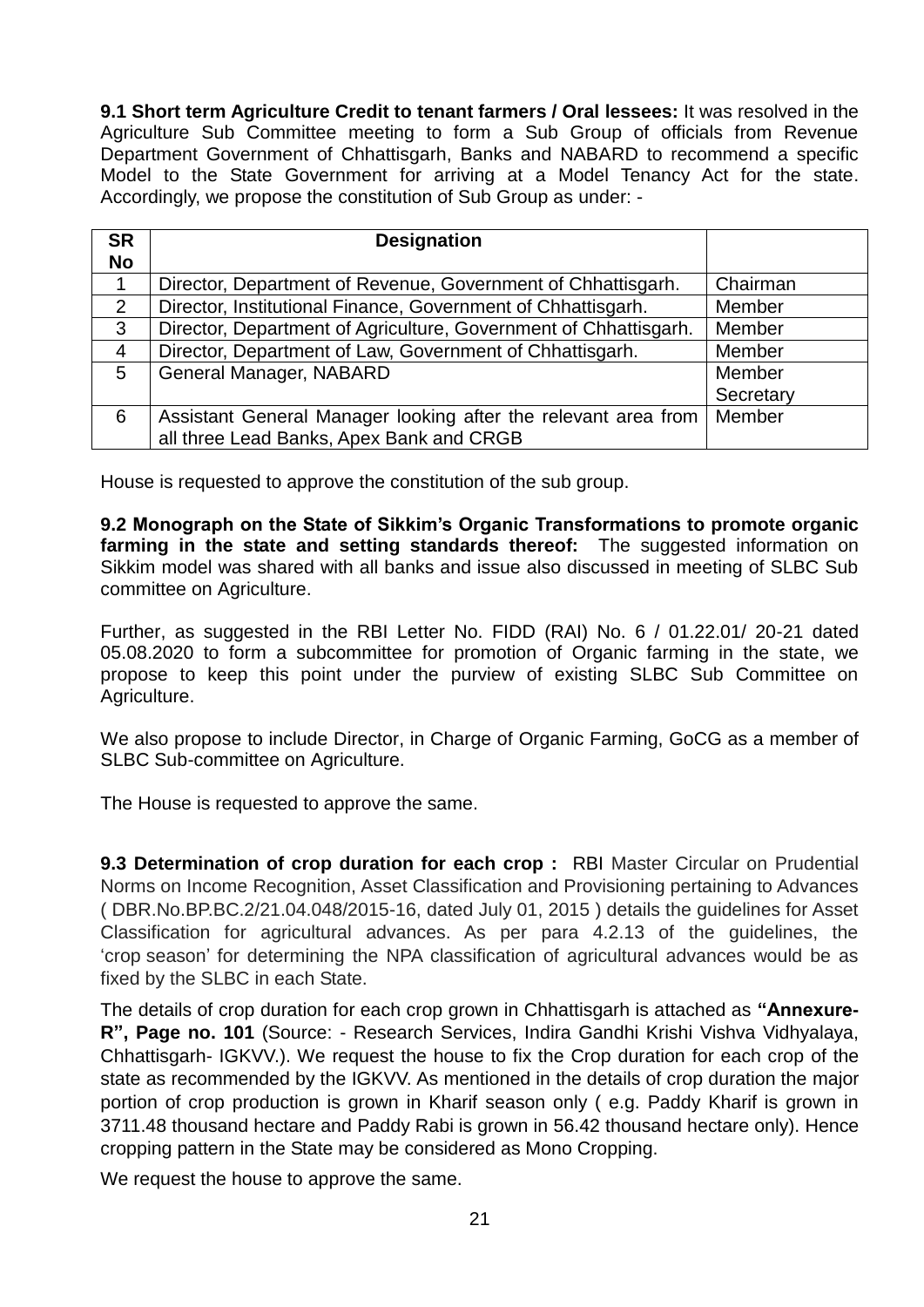**9.4 Reducing kind component in KCC sanctioned by Cooperative Bank**: SLBC subcommittee on Agriculture deliberated upon the issue of payment of cash and kind component under KCC given by Cooperative Bank. As per the study conducted by NABARD in Bastar district, only 76% of the sanctioned limit could be disbursed due to underutilization of limit under kind component. APEX Bank official explained the importance of the kind component but Sub-committee members were unanimous in decreasing the kind component from 40% to 30%. Accordingly, we request the house to approve the same.

**9.5 Review of Prime Minister Formalisation of Micro Food Processing Enterprises Scheme (PM FME) :** Ministry of Food Processing Industries (MoFPI), in partnership with the States, has launched an all India centrally sponsored "PM Formalisation of Micro Food Processing Enterprises Scheme (PM FME Scheme)" for providing financial, technical and business support for upgradation of existing micro food processing enterprises.

The objectives of the scheme are:

- (i) Support for capital investment for upgradation and formalization with registration for GST, FSSAI hygiene standards and Udyog Aadhar;
- (ii) Capacity building through skill training, imparting technical knowledge on food safety, standards & hygiene and quality improvement;
- (iii) Hand holding support for preparation of DPR, availing bank loan and upgradation;
- (iv) Support to Farmer Producer Organizations (FPOs), Self Help Groups (SHGs), producers cooperatives for capital investment, common infrastructure and support branding and marketing.

We propose to keep this point under the purview of existing SLBC Sub Committee on Agriculture for review.

### **Agenda No 10: Central Sector Scheme on Formation and promotion of 10000 FPOs and District Monitoring Committees (D-MC)**

Govt. of India has decided to form and promote 10000 FPOs in the country. State Level Consultative Committee for formation and nurturing of FPOs has been formed vide State Govt. Order dated 11.08.2020 under the Chairmanship of APC and Secretary, Agriculture, Govt of Chhattisgarh. To monitor the project at district level a committee has been formed where district collector is the chairman and DDM NABARD will act as member secretary.

In this connection, national level project management advisory and fund sanctioning committee in a meeting held on 17th July 2020 and 07th August 2020 has decided that "NABARD may coordinate with convener of SLBC to assign the LDM of the district to be member secretary of district monitoring committee of respective district where DDM is not physically posted".

We request the house to approve the above suggested arrangement.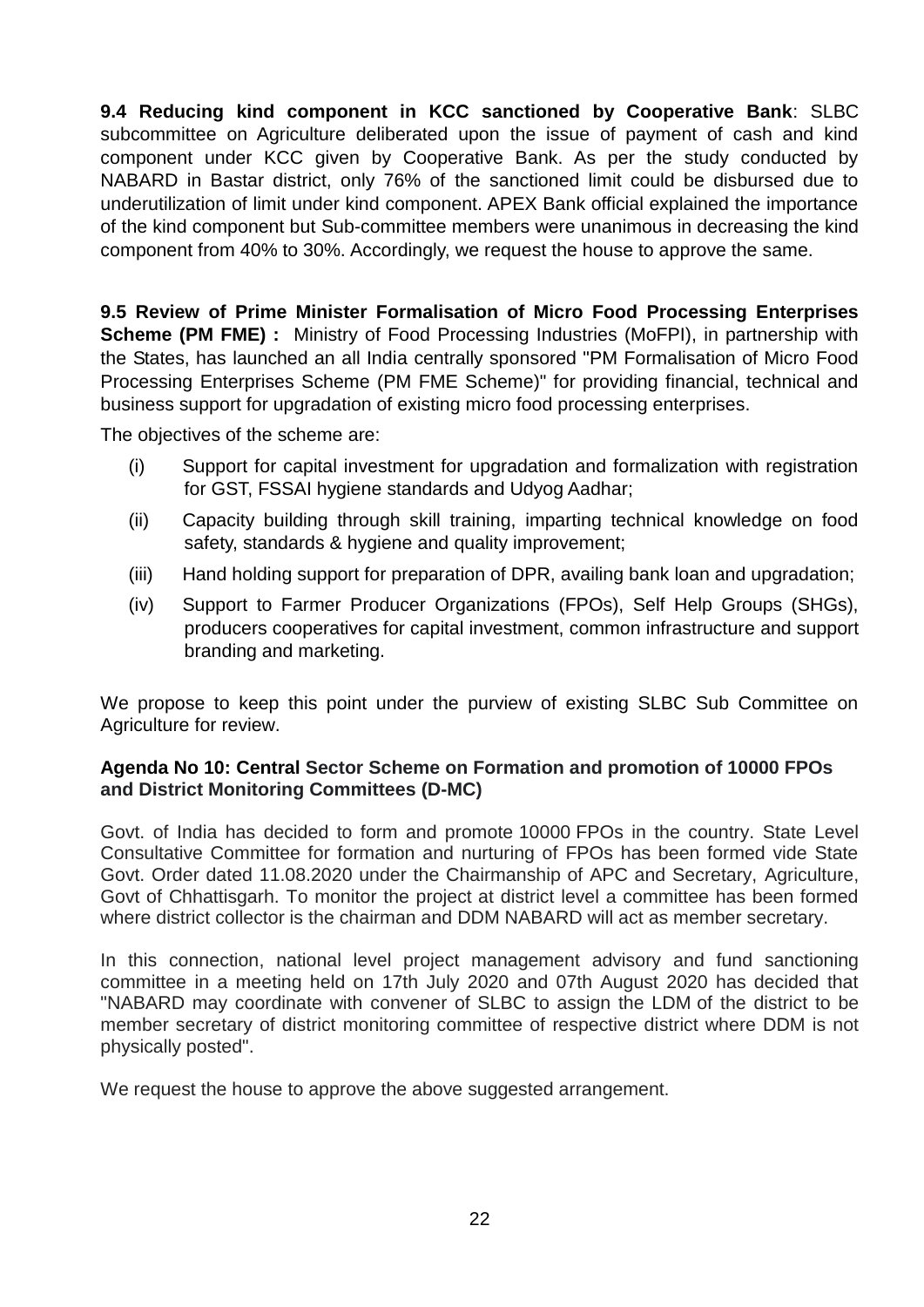## **Agenda Items for information and record**

### **Agenda No 11. Govt Sponsored Schemes**

### **11.1 National Rural Livelihood Mission (NRLM):**

All poor women of the State are to be covered under Self Help Group (SHG) Bank linkage programme. Government of India is executing the Women Self Help Group Programme through NABARD in LWE districts and National Rural Livelihood Mission Programme through State Rural Livelihood Mission (Bihaan) in the State. Progress under the NRLM scheme is as under:

 **(Amt Rs. in Crore) Target Application submitted Sanctioned Disbursement Pending Sanction % of Target** No. Amount Number Amount Number Amount Number Amount Number No Amt 54576 | 580.32 | 31938 | 625.52 | 15022 | 262.48 | 12533 | 191.82 | 16916 | 27 | 45

Bank wise target and achievement details for year 2020-21 (up to 30.09.2020) is placed at **Annexure – H (Page No.76).**

**11.2 National Urban Livelihood Mission (NULM):** The component wise achievement up to 30.09.2020 is as under:-

|                                                       |                                             |                                  |                                   |                          | (In Numbers)   |                                                  |
|-------------------------------------------------------|---------------------------------------------|----------------------------------|-----------------------------------|--------------------------|----------------|--------------------------------------------------|
| <b>Scheme</b>                                         | <b>Physical</b><br><b>Target</b><br>2020-21 | <b>Cases</b><br><b>Sponsored</b> | <b>Cases</b><br><b>Sanctioned</b> | Loan<br><b>Disbursed</b> | <b>Pending</b> | %<br><b>Achiev</b><br>ement<br>against<br>target |
| <b>Interest Subsidy for</b><br><b>Individual Loan</b> | 4000                                        | 3678                             | 292                               | 258                      | 3123           | 7%                                               |
| Interest Subsidy for<br>Group Loan                    | 300                                         | 201                              | 21                                | 17                       | 175            | 7%                                               |
| <b>Interest Subsidy for</b><br><b>Bank Linkage</b>    | 2000                                        | 1590                             | 207                               | 176                      | 1353           | 10%                                              |
| <b>Total</b>                                          | 6300                                        | 5469                             | 520                               | 451                      | 4651           | 8%                                               |

Bank wise detailed progress report is placed at **Annexure- I (Page No.77).**

23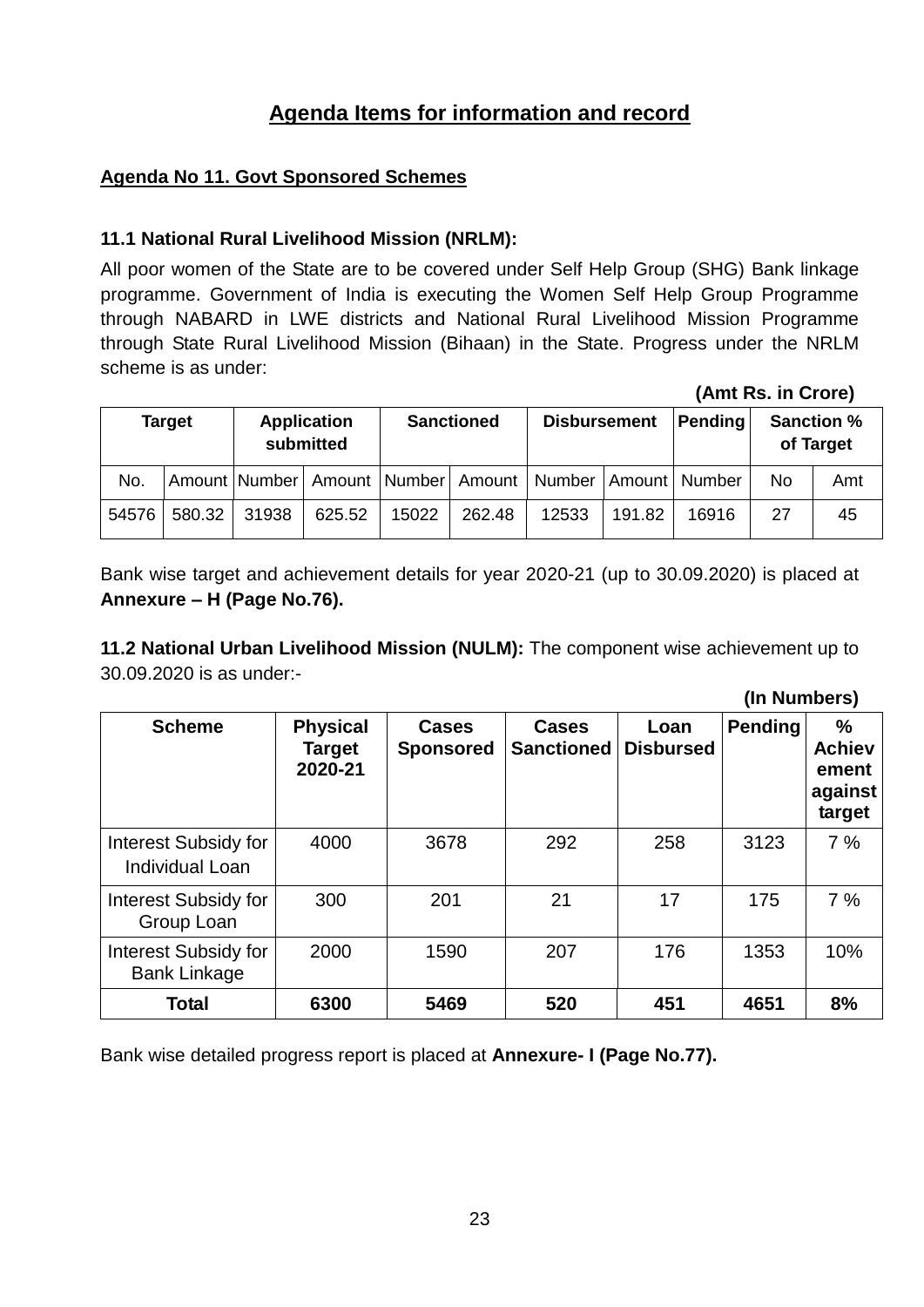**11.3 Antyodaya Swarojgar Yojana and Adivasi Swarojgar Yojana:** The achievement under Antyodaya Swarojgar Yojana and Adivasi Swarojgar Yojana for 2020-21 up to 30.09.2020 is as under: -

| Sr.<br><b>No</b> | <b>Scheme</b>                 | <b>Physical</b><br><b>Target</b><br>2020-21<br>(No) | <b>Cases</b><br><b>Sponsored</b><br>(No) | <b>Cases</b><br><b>Sanctioned</b><br>(No) | <b>Cases</b><br><b>Pending</b><br>(No) | $\frac{0}{0}$<br><b>Achievem</b><br>ent<br>against<br>target |
|------------------|-------------------------------|-----------------------------------------------------|------------------------------------------|-------------------------------------------|----------------------------------------|--------------------------------------------------------------|
| 1                | Antyodaya Swarojgar<br>Yojana | 6000                                                | 4592                                     | 1270                                      | 3171                                   | 21 %                                                         |
| 2                | Adivasi Swarojgar<br>Yojana   | 2000                                                | 3646                                     | 1157                                      | 2334                                   | 58%                                                          |
| Total            |                               | 8000                                                | 8238                                     | 2427                                      | 5505                                   | 30%                                                          |

Bank wise detailed progress report is placed at **Annexure- J (Page No.81 & 82).**

**11.4 Dairy Entrepreneurship Development Scheme (State Government):** The Scheme is run by Department of Veterinary, Government of Chhattisgarh. The progress under the scheme up to 30.09.2020 is as under:-

|                       |     |                         | (Amt in lac)          |
|-----------------------|-----|-------------------------|-----------------------|
| Target                |     | <b>Cases Sanctioned</b> | <b>Sanction %</b>     |
| <b>Subsidy Amount</b> | No  | <b>Subsidy Amount</b>   | <b>Subsidy Amount</b> |
| 1639.90               | 209 | 1061.78                 | 64.75                 |

Bank wise detailed progress report is placed at **Annexure- J1 (Page No.83).**

#### **11.5 Prime Minister's Employment Generation Programme (PMEGP):**

Performance under PMEGP up to 30.09.2020 is as under:

|                             |                                  |                                                                     |                                                                 |                                       |                                                | (Rs. In Crore)                                                                  |
|-----------------------------|----------------------------------|---------------------------------------------------------------------|-----------------------------------------------------------------|---------------------------------------|------------------------------------------------|---------------------------------------------------------------------------------|
| <b>Scheme</b>               | <b>Target</b><br>(No)<br>2020-21 | <b>Target</b><br><b>Margin</b><br><b>Money</b><br>(Amt in<br>Crore) | Case<br>sponsored<br>(No of App.<br><b>Forwarded</b><br>to Bank | <b>Cases</b><br>sanctione<br>$d$ (No) | Amt of<br><b>Sanction</b><br>(Margin<br>Money) | %Achievement<br>against target in<br>term of<br>Sanction(No)<br>(%Margin Money) |
| <b>PMEGP</b><br><b>DIC</b>  | 1140                             | 34.21                                                               | 3445                                                            | 512                                   | (11.03)                                        | 45 %<br>(32%)                                                                   |
| <b>PMEGP</b><br><b>KVIB</b> | 887                              | 26.61                                                               | 1661                                                            | 297                                   | (6.79)                                         | 33 %<br>(25%)                                                                   |
| <b>PMEGP</b><br><b>KVIC</b> | 507                              | 15.21                                                               | 607                                                             | 117                                   | (4.27)                                         | 23 %<br>(28 %)                                                                  |
| <b>Total</b>                | 2534                             | 76.03                                                               | 5713                                                            | 926                                   | (22.09)                                        | 36 % (29%)                                                                      |

Bank wise detailed progress report is placed at **Annexure- K (Page No.86).**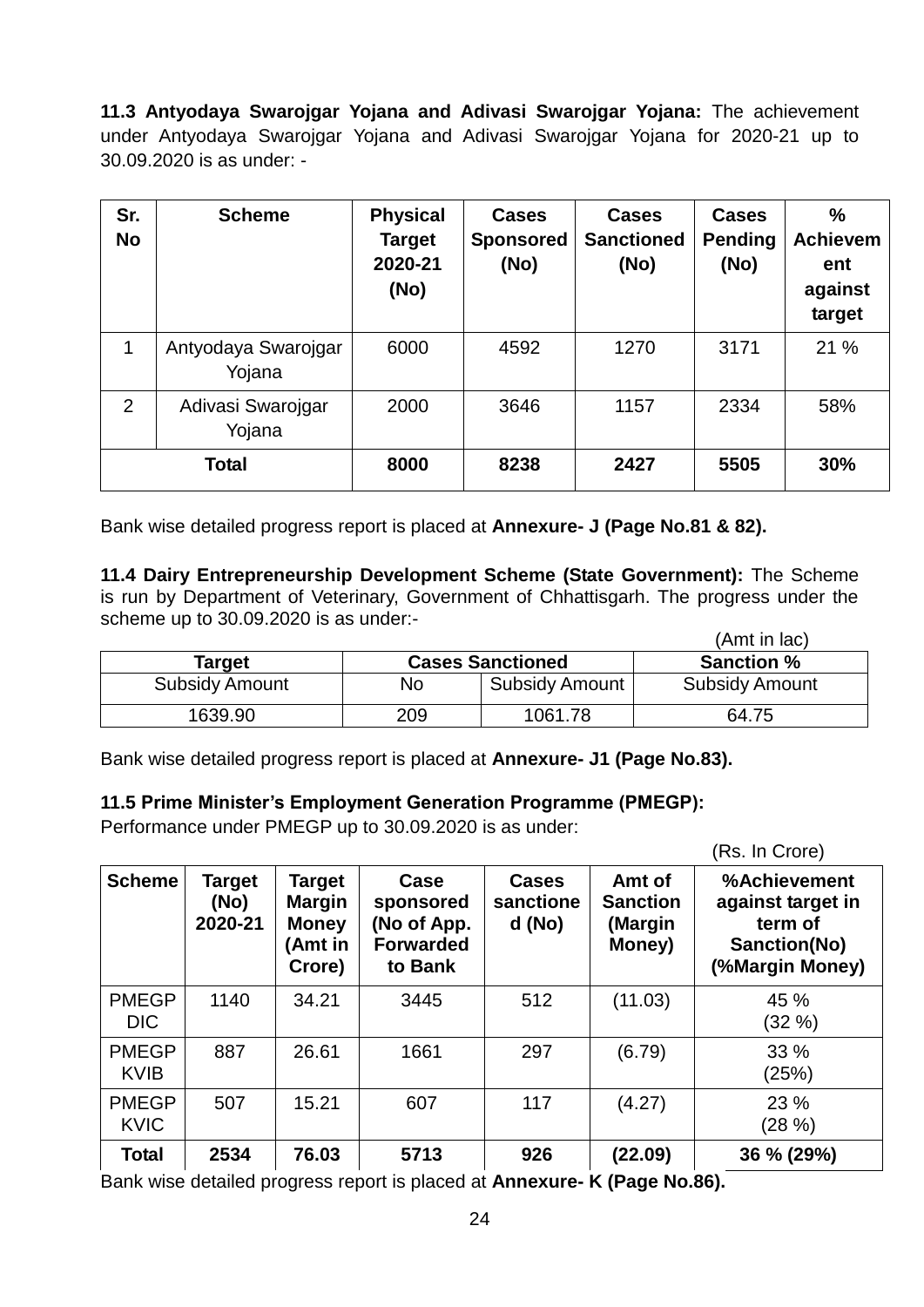**11.6 Mukhya Mantri Yuva Swarojgar Yojana:** To promote the entrepreneurship in youth, State Government had launched this scheme in year 2013. The progress upto 30.09.2020 is as under:

| Target | No of Cases | Cases       | Disbursed by | $\%$           | %           |
|--------|-------------|-------------|--------------|----------------|-------------|
|        | Submitted   | Sanctioned  | the Bank     | Achievement    | Achievement |
|        |             | By the Bank |              | (Disbursement) | (Sanction)  |
| 585    | 1425        | 396         |              |                | 68          |
|        |             |             |              |                |             |

Bank- wise, District –wise achievement details are placed **at Annexure – L (Page No.90).**

**11.7 Pradhan Mantri Mudra Yojana (PMMY):** All Banks have received targets from their respective head offices. District- wise targets were worked out as advised by the Department of Industries, Government of Chhattisgarh and forwarded to all Banks and Nodal Offices of C.G. Government. The financial target has been distributed amongst three variants viz. Shishu, Kishore and Tarun in the proportion of 70:20:10, so that the maximum no of beneficiaries could be covered under PMMY.

#### **The Targets assigned to all Banks in the State under PMMY for 2020-21 is as under:**

| <b>Particulars</b>                  | <b>Target Set</b> |
|-------------------------------------|-------------------|
| Physical Target (No of Application) | 518521            |
| Financial Target (Rs in Crore)      | 3300.00           |

**Scheme component – wise target:** Component- wise achievement under PMMY for 2020- 21 upto 30.09.2020 is as under:

|              |           |               |           |                | (Amt in Crore) |              |        |              |  |
|--------------|-----------|---------------|-----------|----------------|----------------|--------------|--------|--------------|--|
|              |           | <b>Shishu</b> |           | <b>Kishore</b> |                | <b>Tarun</b> |        | <b>Total</b> |  |
|              | <b>No</b> | Amt           | <b>No</b> | Amt            | No             | Amt          | No     | Amt          |  |
| Target       | 484529    | 2310.00       | 27659     | 660.00         | 6333           | 330.00       | 518521 | 3300.00      |  |
| 2020-21      |           |               |           |                |                |              |        |              |  |
| Achieve      | 60114     | 131.30        | 25715     | 506.46         | 6840           | 454.67       | 92669  | 1092.43      |  |
| ment         | (12%)     | (6%)          | (93%)     | (77%)          | (108%)         | (138%)       | (18%)  | (33%)        |  |
| <b>NBFC</b>  | 104796    | 336.15        | 5585      | 43.30          | 60             | 4.21         | 110441 | 383.66       |  |
| <b>Total</b> | 164910    | 467.45        | 31300     | 549.76         | 6900           | 458.88       | 203110 | 1476.09      |  |

Overall achievement up to 30.09.2020 is 33 % in terms of amount and 18 % in terms of number (Excluding NBFC). Bank- wise achievement details are placed **at Annexure - M (Page No. 92).**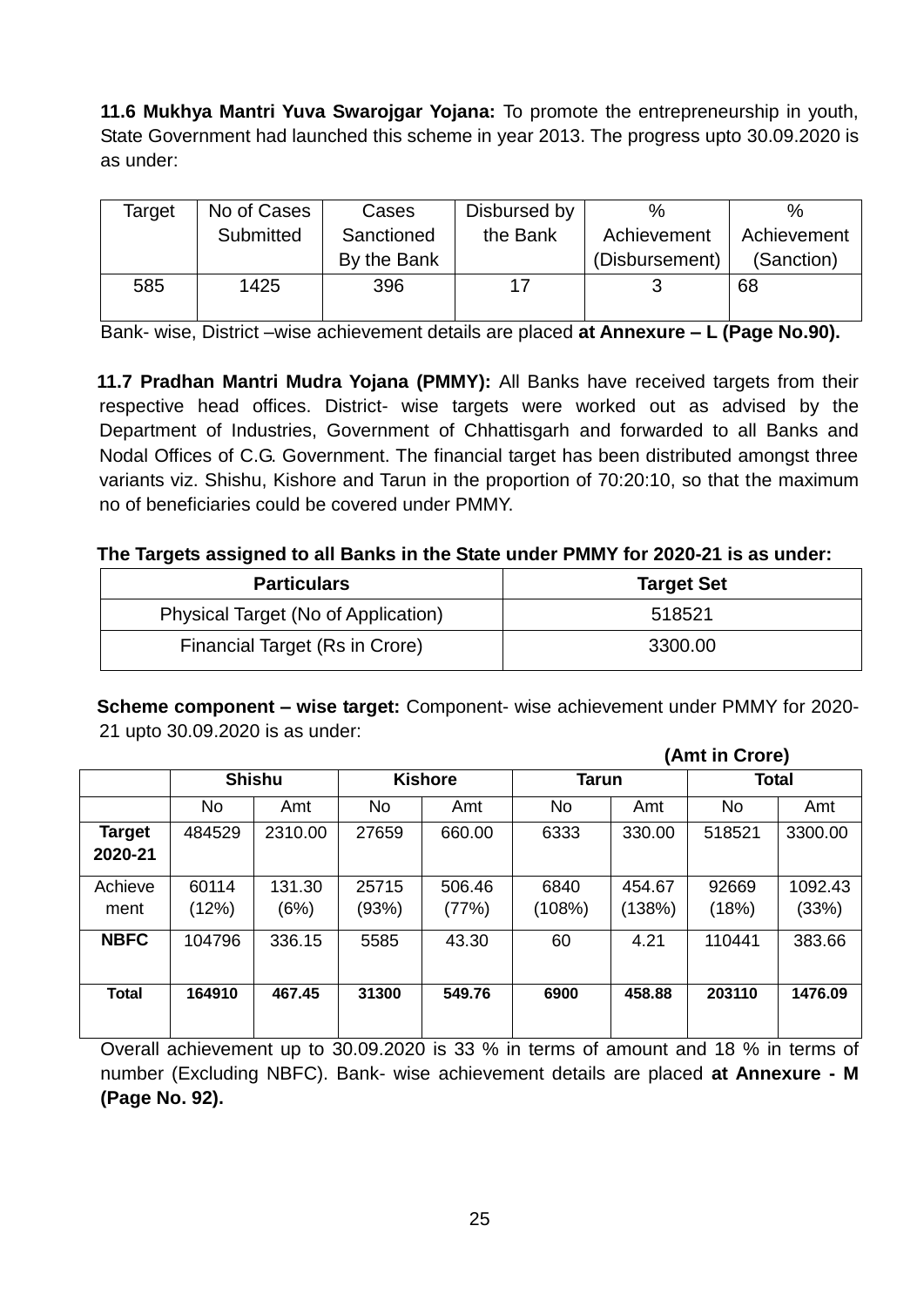**11.8: Stand-Up India:** 2,068 branches of 30 banks are eligible under Stand-Up India Scheme.

|                        | <b>No of Bank (Branches)</b> | <b>Total No of Cases</b> |
|------------------------|------------------------------|--------------------------|
| Target                 | 30 (2068)                    | 4,136                    |
| Performance            | 6 Bank                       | 27                       |
| % Achievement          | ۰                            | 0.65 % (Amt of Rs.7.42)  |
|                        |                              | Crores sanctioned)       |
| No of Cases received   |                              | 27                       |
| No of Cases Sanctioned |                              | 27 (0.65 %)              |

**Performance under Stand-Up India scheme up-to 30.09.2020 is as under:**

Bank- wise, district-wise achievement details are placed at **Annexure- M-1 (Page No.94)**

**11.9: Mukhyamantri Uchh Siksha Rin Byaj Anudan Yojana (MMUSRBAY) Education Loans: -** The scheme run by Department of Technical Education, CG Government is in force since 2012-13. Under this scheme a financial assistance in the form of interest subvention is extended to borrowers of Education loan whose annual family income is up to Rs.2.00 lac per annum. Canara Bank is the nodal Bank for management of lodgement and disbursement of interest subvention claims.

### **Final Claims under MMUSRBAY for 2019-20 is as under:**

(Rs. in Lacs)

| Category      | No of<br><b>Accounts</b> | Loan Limit | Liability | Interest on<br>Loan<br><b>Amount</b> | Net subsidy claim |  |  |
|---------------|--------------------------|------------|-----------|--------------------------------------|-------------------|--|--|
| General       | 721                      | 1728.94    | 1340.51   | 156.34                               | 147.12            |  |  |
| <b>OBC</b>    | 1034                     | 2402.93    | 1942.79   | 222.42                               | 211.12            |  |  |
| <b>Others</b> | 10                       | 19.77      | 16.31     | 1.79                                 | 1.79              |  |  |
| <b>SC</b>     | 260                      | 591.34     | 500.90    | 53.55                                | 50.26             |  |  |
| <b>ST</b>     | 193                      | 508.13     | 825.85    | 43.10                                | 41.76             |  |  |
| <b>TOTAL</b>  | 2218                     | 5251.12    | 4626.37   | 477.20                               | 452.04            |  |  |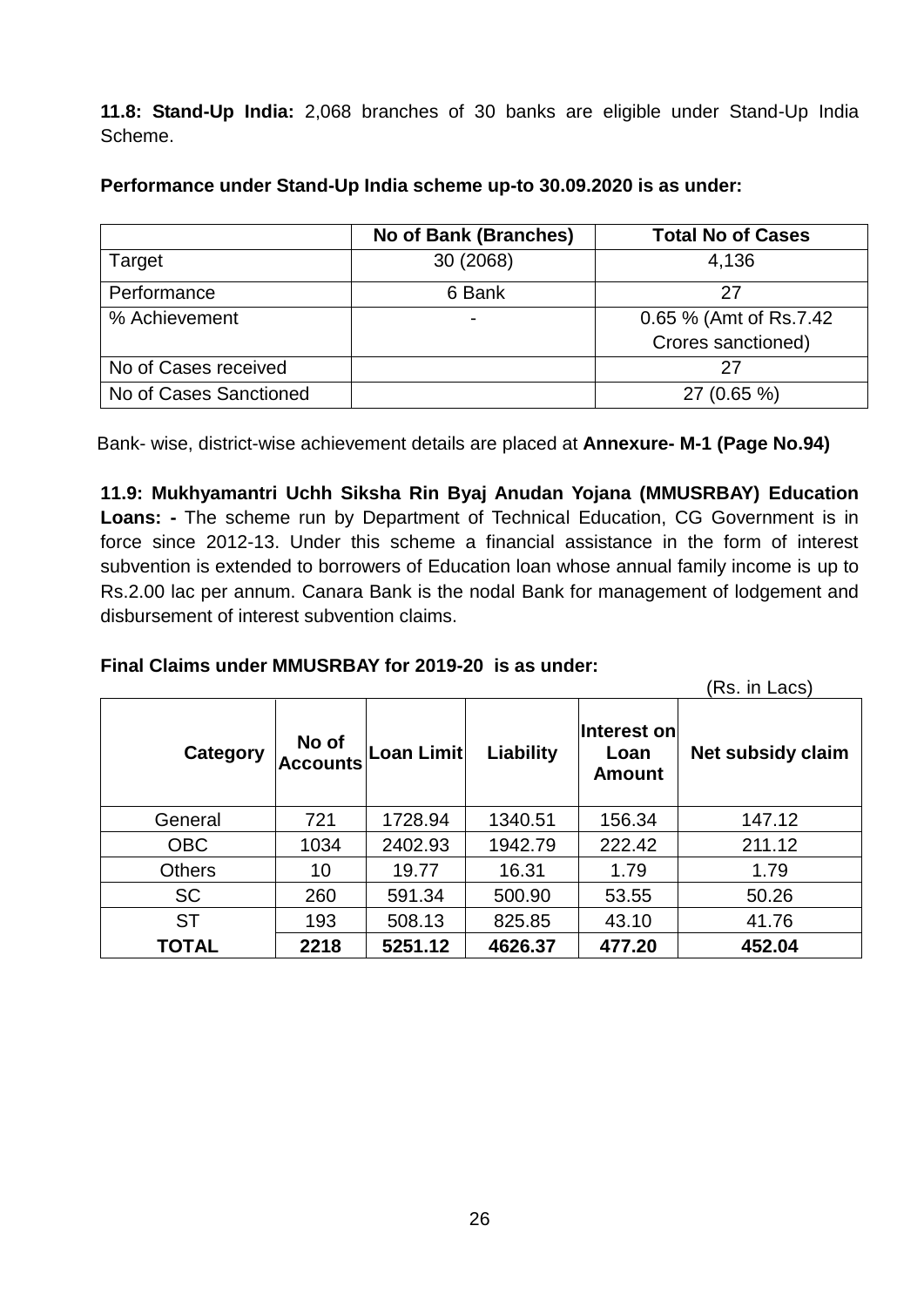### **Agenda No. 12: Progress under various Digital delivery channels:**

| Sr.<br><b>No</b> | <b>Scheme</b>      | As on<br>08.11.2016 | As on<br>30.09.2020 | Growth      | <b>State Growth %</b> |
|------------------|--------------------|---------------------|---------------------|-------------|-----------------------|
|                  | POS (Installed)    | 17,670              | 88,752              | 71,082      | 402                   |
| 2                | <b>Debit Card</b>  | 1,39,94,179         | 3,21,36,452         | 1,81,42,273 | 129                   |
| 3                | Mobile Banking     | 6,44,306            | 40,56,786           | 34,12,480   | 529                   |
| $\overline{4}$   | Internet Banking   | 10,52,685           | 49,50,730           | 38,98,045   | 370                   |
| 5                | <b>Credit Card</b> | 86,814              | 3,52,654            | 2,65,840    | 306                   |

Progress under various digital delivery channels up to 30.09.2020 are as under:

Bank-wise detailed progress is placed at **Annexure- O (Page No.97).**

**Progress in Mahasamund Digital District:** On the recommendations of the high level committee on deepening of digital payments and with a view to encourage digitization of payments and enhance financial inclusion through digitization, SLBCs were advised to setup a "Sub Committee on digital payments". Accordingly, a subcommittee on digital payments was formed at SLBC Chhattisgarh. In the first meeting of the subcommittee held on 04.11.2019 the Mahasamund district was identified for full digitization as per the direction received from the IBA and RBI in the State of Chhattisgarh.

Current status of digitization in Mahasamund District as on 30.10.2020 is placed at **Annexure- O1 (Page No.98)**

### **Agenda No. 13: Activities in Financial Literacy Centres (FLCs):**

Financial Literacy is a regular activity of Banks. In Chhattisgarh 34 FLCs have been established in 28 districts. As per guidelines received from Reserve Bank of India vide RBI Circular No RBI/2015-16/286 Dated 14.01.2016 it has been advised by the RBI that, subsequent to the financial inclusion efforts by RBI and opening of accounts by banks through the PMJDY, considerable ground has been covered in the field of financial inclusion. Going forward, the focus is going to be on keeping the accounts already opened as operational.

**Progress Report:** 153 Special Camps and 121 target specific camps were organized for the Sept 20 Quarter. During the quarter from July 20 to Sept 20, rural branches have organized 364 camps for spreading Financial Literacy in the state.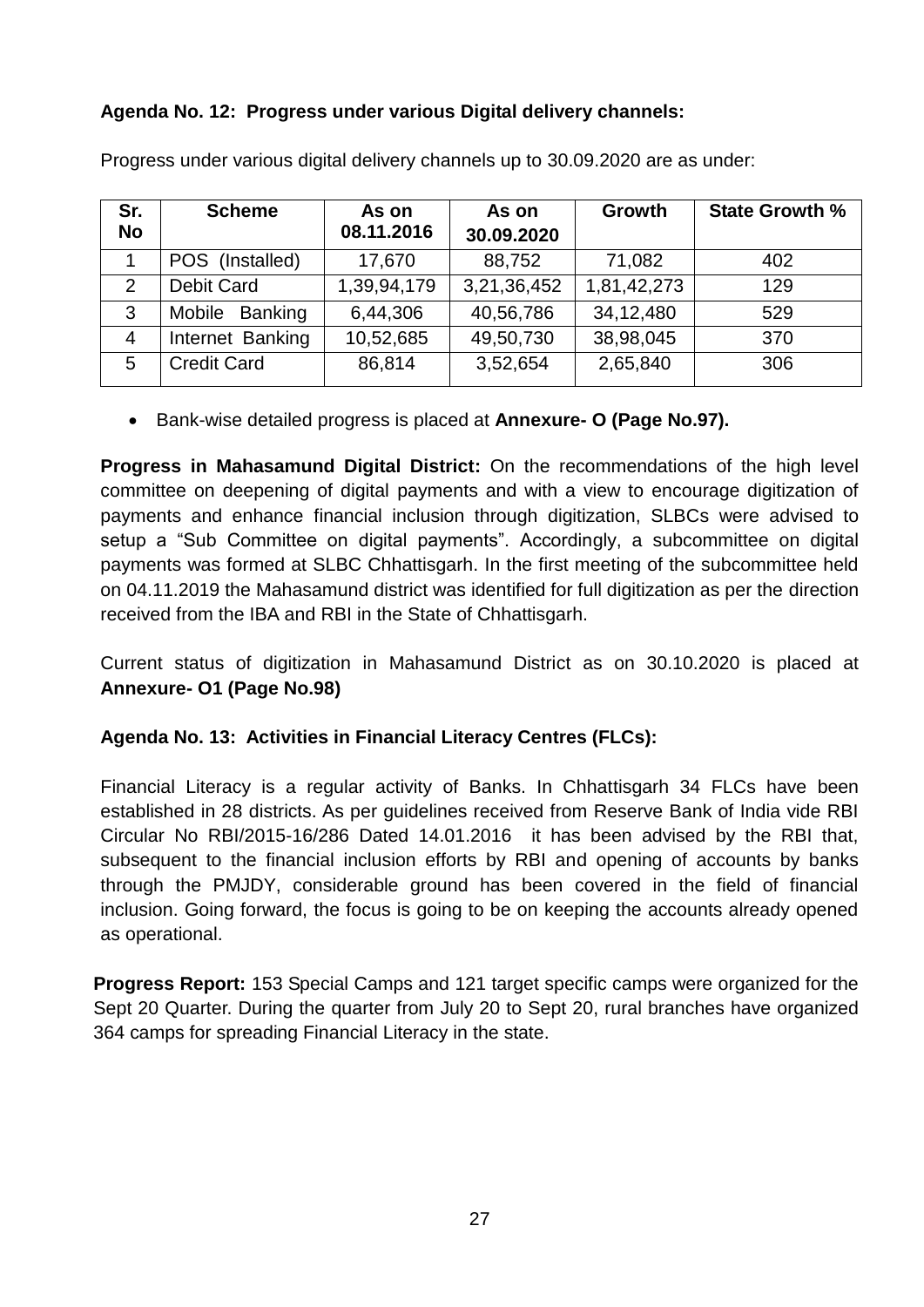### **Agenda No.14 - KCC Loan & Crop Insurance under Pradhan Mantri Fasal Bima Yojana**

During Sept 20 quarter 1,16,413 new KCC cards amounting to Rs. 1232.52 Crores were issued.

(Amount Rs. in Crores)

| Up to Sept 20 (Cumulative since inception) |                         |  |  |  |
|--------------------------------------------|-------------------------|--|--|--|
| No of Cards issued                         | <b>Limit Sanctioned</b> |  |  |  |
| 21,15,512                                  | 10,442.83               |  |  |  |

Details of Bank wise information of KCC are shown in **table No 8a (Page No.143).**

**Progress under KCC to Dairy farmers & Fisheries:** The Government of India has launched a special drive for providing Kisan Credit Cards to dairy farmers associated with milk unions and milk producing companies. The objectives of the campaign are:-

i. To cover all farmers who are members of dairy cooperative societies and associated with different milk Unions and who do not have KCC.

ii. Farmers who already have KCC can get their KCC credit limit enhanced as per extant criteria.

There are 31,445 members associated with 1,106 Dairy Cooperative Societies (DCSs) in the State. These societies are mainly associated with CG Govt milk Federation "Devbhog". Banks in Chhattisgarh have sanctioned 5454 cases for Rs. 45.75 Cr and disbursed Rs.34.39 Cr till 30.11.2020 under this scheme.

Further, Banks have sanctioned 333 cases for Rs. 1.35 Cr till 30.11.2020 under KCC for fisheries.

### **Pradhan Mantri Fasal Bima Yojana:**

**Kharif & Rabi 2020-23:** For implementation of PMFBY Department of Agriculture, Government of Chhattisgarh has issued notification vide its notification No. 2976/AF-02/01/PMFBY/2020/14-2 dated 16.06.2020 **(**Copy circulated among member Banks and LDMs and also uploaded on SLBC, Chhattisgarh web Portal for meticulous Compliance).

For implementation of above scheme the entire State was divided into five cluster, four clusters were awarded to Agriculture Insurance Co. Ltd. and one cluster awarded to Bajaj Allianze General Insurance Company Ltd.

|               | <b>Total Policy</b> | Amount of Insurance Cover in Cr. |
|---------------|---------------------|----------------------------------|
| <b>Kharif</b> | 4301907             | 7918.27                          |
| Rabi          | 243118              | 493.75                           |

Status of insurance coverage as per PMFBY portal is as under:

Banks are requested to ensure correct & timely deduction & remittance of insurance premium to Insurance companies. Also Banks are requested to ensure uploading of correct data on PMFBY portal.